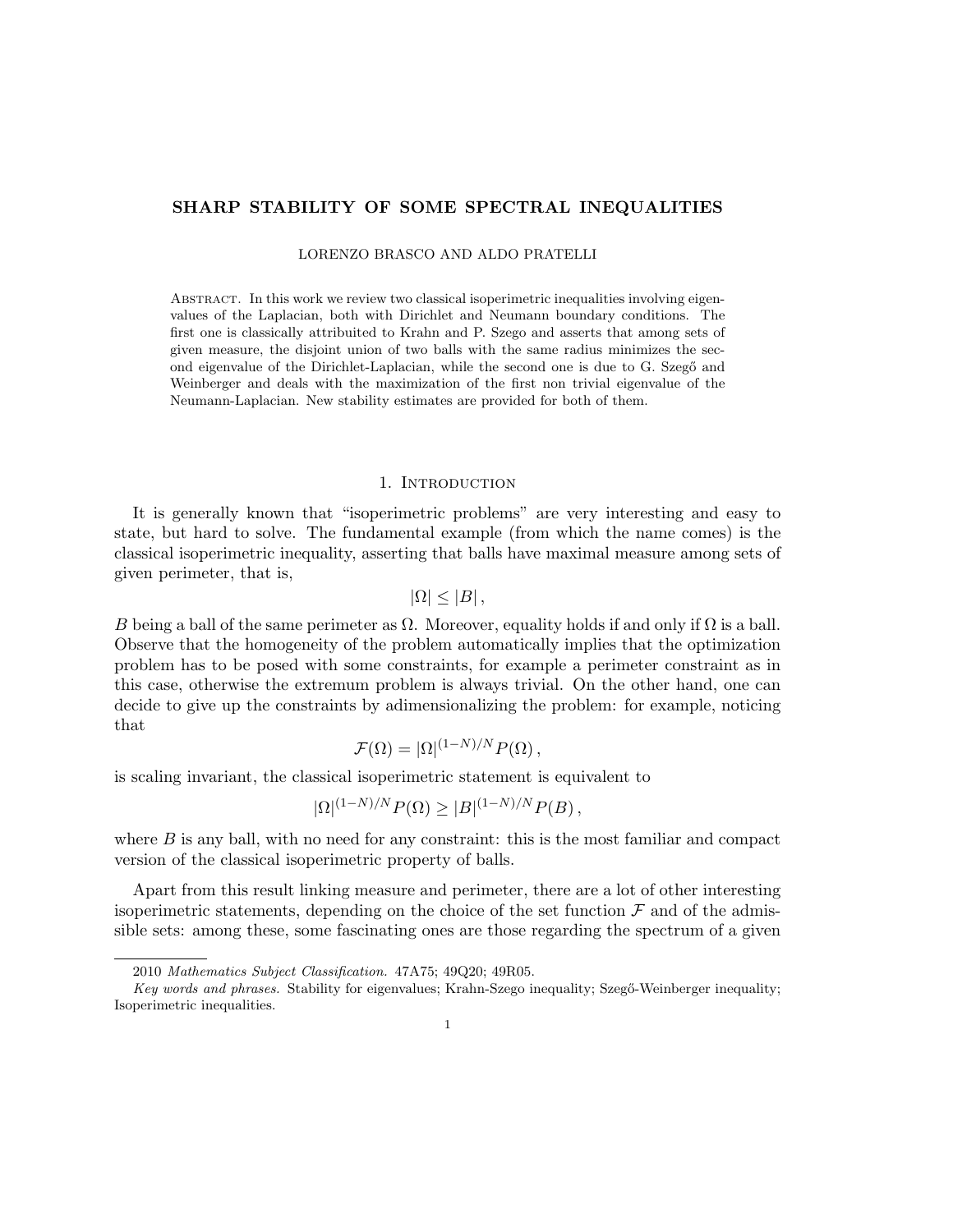elliptic operator, with homogeneous boundary conditions (Dirichlet or Neumann, for example). In the case of the Laplacian operator  $-\Delta$ , the celebrated Faber-Krahn inequality (see [8, Chapter 3]) asserts

$$
\lambda_1(\Omega) \ge \lambda_1(B),\tag{1.1}
$$

where B is a ball with  $|B| = |\Omega|$  and  $\lambda_1$  is the first eigenvalue of the Laplacian with Dirichlet conditions. Moreover, in (1.1) we can have equality only for balls (up to sets of capacity zero). Again, we could drop the measure constraint, by considering the scaling invariant set function  $\mathcal{F}(\Omega) = |\Omega|^{2/N} \lambda_1(\Omega)$ , so that the previous inequality can be recast into

$$
|\Omega|^{2/N}\lambda_1(\Omega) \ge |B|^{2/N}\lambda_1(B),
$$

where B is any ball and equality holds if and only  $\Omega$  coincides with a ball. Also in this case, we have a quantity which is minimized by a certain set, together with a uniqueness statement, which means that strict inequality holds each time the set is not the optimal one. Therefore, it would be of great interest to improve the inequality with a remainder term, that is, finding some meaningful set function  $S(\Omega)$ , vanishing only for the balls, such that

$$
|\Omega|^{2/N} \lambda_1(\Omega) \ge |B|^{2/N} \lambda_1(B) (1 + S(\Omega)).
$$

The function S must measure (in a suitable sense) the distance of a set from the minimizers: if this can be done, then we have a stability estimate for our isoperimetric statement, that is, a quantitative information on how much a certain set is far from being the optimal one, in terms of how far it is from realizing the equality.

For example, in the two cases considered above, stability estimates have been provided by the second author together with Fusco and Maggi: namely, they have proven

$$
|\Omega|^{(1-N)/N} P(\Omega) \ge |B|^{(1-N)/N} P(B) \left\{ 1 + \alpha_N \mathcal{A}(\Omega)^2 \right\},
$$
\n(1.2)

and

$$
|\Omega|^{2/N}\lambda_1(\Omega) \ge |B|^{2/N}\lambda_1(B)\left\{1+\gamma_N\mathcal{A}(\Omega)^4\right\},\tag{1.3}
$$

where  $\mathcal{A}(\Omega)$  is the Fraenkel asymmetry of a set, defined as

$$
\mathcal{A}(\Omega) = \inf \left\{ \frac{|\Omega \Delta B|}{|\Omega|} : B \text{ ball, } |B| = |\Omega| \right\},\
$$

and  $\alpha_N, \gamma_N$  are dimensional constants. For more details, historical remarks and a comprehensive bibliography on other stability results for the aforementioned inequalities, the reader is referred to the papers [5] and [6]. Here we only want to stress that inequality (1.2) is sharp, that is, the exponent 2 for the Fraenkel asymmetry is optimal in the decay rate of the isoperimetric deficit, defined as

$$
\frac{|\Omega|^{(1-N)/N} P(\Omega)}{|B|^{(1-N)/N} P(B)} - 1.
$$

On the contrary, inequality (1.3) is not sharp: for example, in dimension  $N = 2$  Bhattacharya has provided an estimate with the power 4 replaced by 3 (see [2, Theorem 2.1]). In any case, actually the best exponent should be 2, as conjectured in [3] on the basis of the expansion in the case of ellipsoids – in fact, in the isoperimetric problems the ellipsoids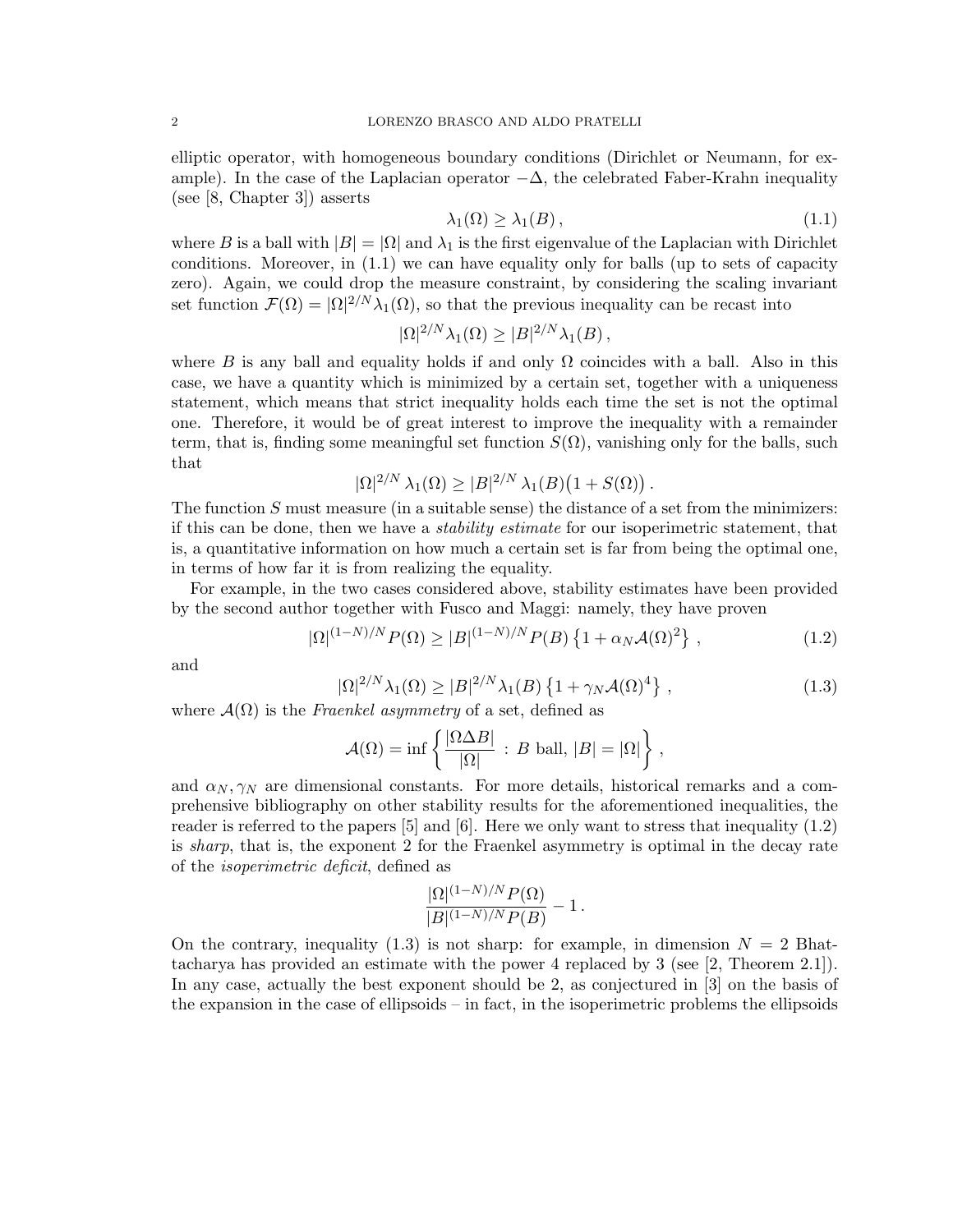usually show the optimal rate of convergence. Anyway, a proof of (1.3) with the exponent 2, which would then be sharp, is still missing.

In the very same spirit, the main scope of this paper is to provide sharp stability estimates for the following classical isoperimetric inequalities, involving eigenvalues of the Laplacian:

• Krahn-Szego inequality, asserting that for every open bounded sets  $\Omega \subset \mathbb{R}^N$  we have

$$
\lambda_2(\Omega) \geq \lambda_2(\Theta_2),
$$

where  $\Theta_2$  is the disjoint union of two balls, both having measure  $|\Omega|/2$ , with equality holding if and only if  $\Omega = \Theta_2$ ;

• Szegő-Weinberger inequality, dealing with the first non trivial eigenvalue of the Laplacian with Neumann boundary condition, stating that this is maximized by the ball, that is,

$$
\mu_2(\Omega) \leq \mu_2(B)\,,
$$

where B is a ball having the same measure as  $\Omega$ , and equality holds if and only if  $\Omega$  is a ball.

For both inequalities, we will provide the relative quantitative version, where the proper notion of deficit controls a suitable concept of asymmetry.

We stress that the quantitative version of the Szeg<sub></sub><sup>o-</sup>Weinberger inequality we derive here, i.e.,

$$
\mu_2(B) - \mu_2(\Omega) \ge c_N \mathcal{A}(\Omega)^2,
$$

is sharp: this is one of the main points of interest of the paper. In fact, while the proof of the inequality is not excessively difficult and relies on a simple geometric intuition, the proof of its sharpness is not trivial at all. As we will explain more in details in Section 5, the main source of difficulties is the fact that  $\mu_2$ , for the ball, is a multiple eigenvalue. The latter fact implies that the shape functional  $\Omega \mapsto \mu_2(\Omega)$  is not differentiable (in the sense of shape derivative, see [9, Chapter 5] for example) near the ball, which is a maximum point. Roughly speaking, this tells that along some "directions" (i.e., for some perturbations of the ball), the difference of the eigenvalues has a non trivial first order expansion, which means that the superdifferential at the maximum point contains a non zero element. This observation provides some sets  $\Omega_{\varepsilon}$ , suitably converging to B, for which

$$
\mu_2(B)-\mu_2(\Omega_{\varepsilon})\approx \mathcal{A}(\Omega_{\varepsilon}).
$$

And in fact, one observes this linear rate of convergence in all the simplest examples, for instance in the case of ellipsoids (which usually, as pointed out above, converge with the sharp convergence rate). Hence, one is easily lead to guess that the right exponent should be 1. To exclude that this is the case and prove the sharpness of the exponent 2, we will show how to build a suitable family of nearly optimal sets  $\Omega_{\varepsilon}$  for which  $\mu_2(B) - \mu(\Omega_{\varepsilon}) \approx \mathcal{A}(\Omega_{\varepsilon})^2$ .

On the contrary, concerning the inequality for  $\lambda_2$ , the quantitative version we derive in this work is surely not optimal. Indeed, the proof relies on (1.3) which is not sharp, as already said. However, the key point of our proof of the quantitative Krahn-Szego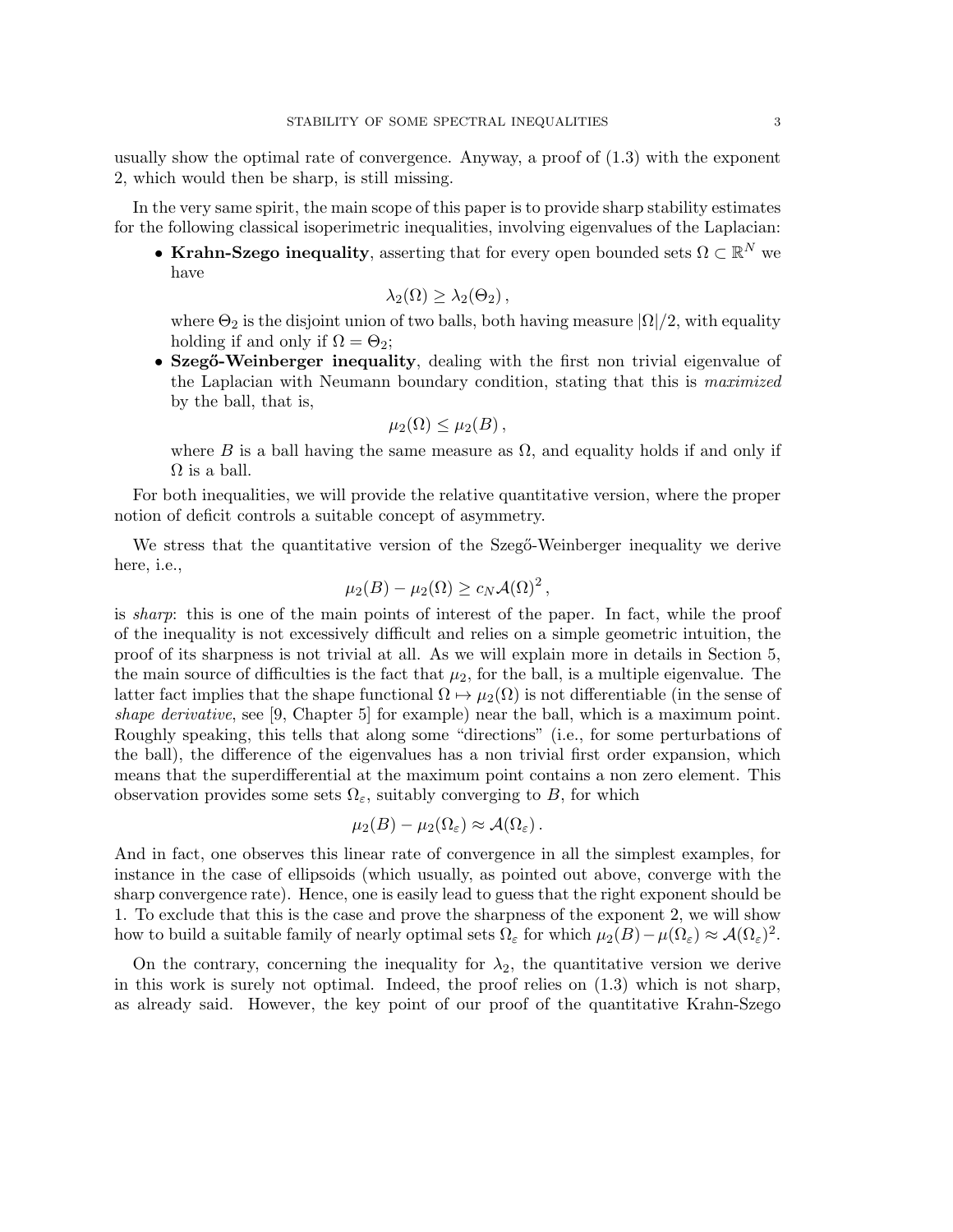inequality is a Lemma of geometrical content, whose derivation is sharp (see Example 3.4 below).

Besides this, it is interesting to underline that the exponent we obtain for the Fraenkel  $2-asyymmetry$  (see below) depends on the dimension: as we will explain in details, this is not a drawback. Indeed, we can show that the optimal exponent has to be dimensiondependent, and in particular has to diverge with the dimension, which is quite surprising, at first glance. In fact, in most examples the optimal exponent does not depend on the dimension.

The paper is organized as follows: in Section 2 we set some of the notations, definitions and results that we will use throughout the paper. We then turn to the first inequality: in Section 3 we provide a stability estimate (Theorem 3.5) for the Krahn-Szego inequality for  $\lambda_2$ . Then in Section 4 we show how to get a quantitative form of the Szeg $\ddot{\text{o}}$ -Weinberger inequality (Theorem 4.1): this section also includes, as a corollary, a stability estimate for a classical inequality (first conjectured by Kornhauser and Stakgold, [11]) involving  $\lambda_1$  and  $\mu_2$ . We then turn to the problem of showing that the quantitative estimate of Theorem 4.1 is sharp: we start with Section 5, where we derive the decay rate of the Fraenkel asymmetry for ellipsoids with very small eccentricity, in terms of the Szegő-Weinberger deficit. Surprisingly, ellipsoids turn out not to prescribe the optimal decay rate. Finally, the last section is devoted to the construction of a family of nearly optimals sets for the inequality, whose deficit goes exactly like the Fraenkel asymmetry to the power 2, thus proving the sharpness of Theorem 4.1.

# 2. Notations and preliminaries

In what follows, with  $N$  we will always denote the dimension. We will also use the convention of indicating with  $C_N$  (resp.,  $c_N$ ) a sufficiently big (resp., sufficiently small) constant depending on the dimension only, without keeping trace of its precise value, which may increase (resp., decrease) from line to line.

We recall some basic facts about eigenvalues of the Laplace operator for open subsets of  $\mathbb{R}^N$ : for more details, the reader is referred to the recent monograph [8]. Given an open bounded set  $\Omega \subset \mathbb{R}^N$ , we define its first Dirichlet eigenvalue as

$$
\lambda_1(\Omega) = \min_{u \in \mathcal{W}_0^{1,2}(\Omega) \backslash \{0\}} \frac{\int_{\Omega} |\nabla u(x)|^2 dx}{\int_{\Omega} |u(x)|^2 dx}.
$$

Supposing that  $u_1 \in W_0^{1,2}(\Omega)$  is an *eigenfuction* corresponding to  $\lambda_1(\Omega)$ , i.e.  $u_1$  realizes the minimum in the previous Rayleigh quotient, then the second eigenvalue is defined as

$$
\lambda_2(\Omega) = \min_{\substack{u \in \mathcal{W}_0^{1,2}(\Omega) \setminus \{0\} \\ \int_{\Omega} u(x) u_1(x) dx = 0}} \frac{\int_{\Omega} |\nabla u(x)|^2 dx}{\int_{\Omega} |u(x)|^2 dx},
$$

that is  $\lambda_2(\Omega)$  is obtained minimizing the same Rayleigh quotient, but now restricting admissible functions to those orthogonal (in the  $L^2(\Omega)$  sense) to the first eigenfuction. In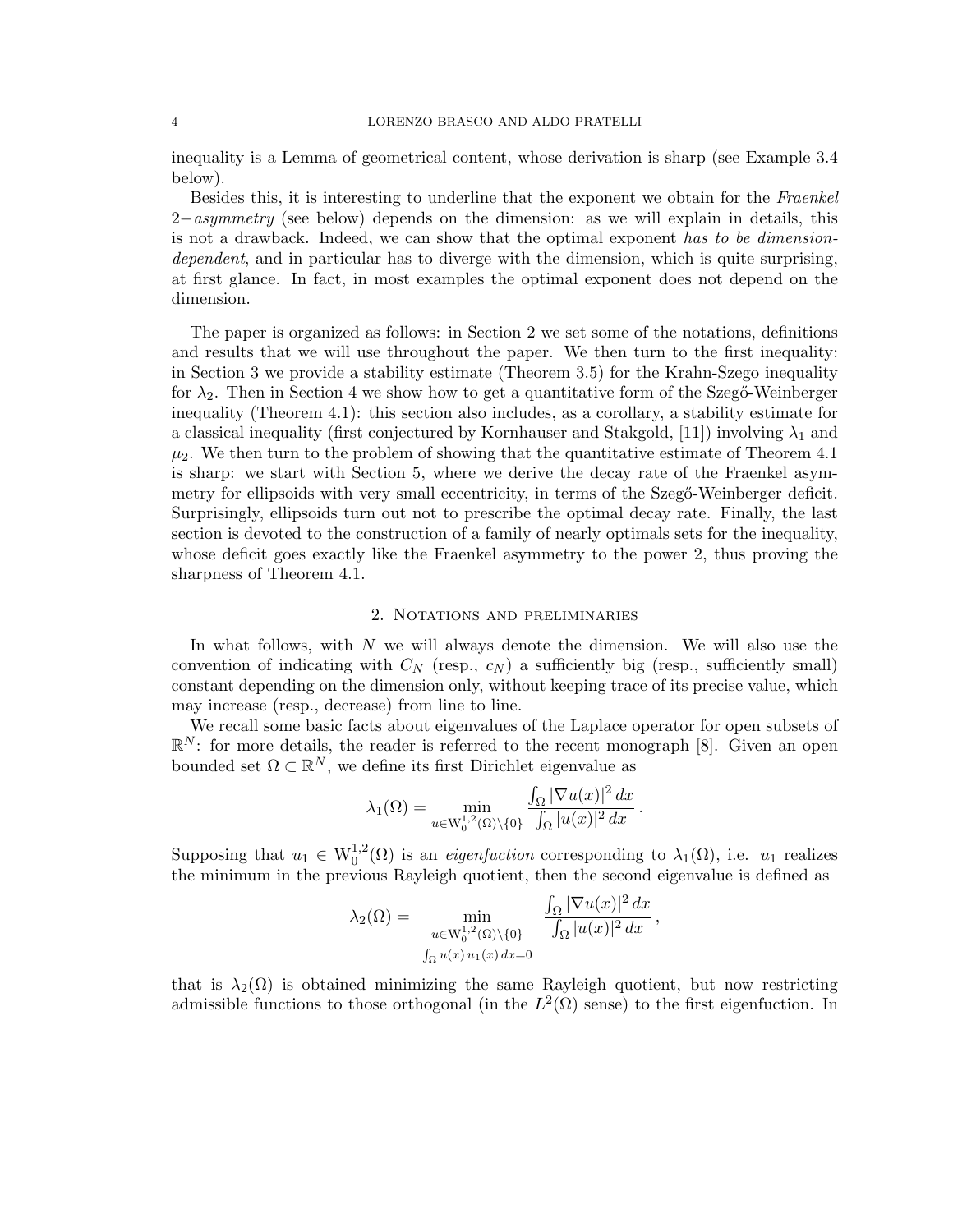the very same way the successive eigenvalues  $\lambda_k(\Omega)$ ,  $k \geq 3$ , are defined, and we clearly have  $\lambda_1(\Omega) \leq \lambda_2(\Omega) \leq \lambda_3(\Omega) \leq \ldots$  In the case that  $\Omega$  is not connected, its eigenvalues can be simply obtained by gathering and ordering the eigenvalues of its connected components.

We recall that a first eigenfunction has to be of constant sign in  $\Omega$ : this implies, due to the orthogonality condition, that a second eigenfunction  $u_2$  has to change sign in  $\Omega$  (if  $\Omega$  is connected) or must have a support disjoint from that of  $u_1$ . We call nodal sets of a certain eigenfunction  $u_k$  the connected components of the sets

$$
\{x \in \Omega : u_k > 0\} \text{ and } \{x \in \Omega : u_k < 0\},\
$$

respectively. Incidentally, we observe that for the second eigenvalue, these nodal domains are known to be two, at most (this is a consequence of the so called Courant-Hilbert nodal domains Theorem, for which the reader is referred to [4]).

It is easily seen that  $\lambda_k(\Omega)$  scales as a length to the power  $-2$ , that is  $\lambda_k(t\Omega) = t^{-2}\lambda_k(\Omega)$ , for every  $t > 0$ , so that usually it is useful to consider the scaling invariant quantity  $|\Omega|^{2/N}\lambda_k(\Omega)$ . In this way the well-known Faber-Krahn inequality asserts

$$
|\Omega|^{2/N}\lambda_1(\Omega) \ge |B|^{2/N}\lambda_1(B),
$$

where  $B$  is any ball. One tool that we will use in this work, is a quantitative version of this isoperimetric statement, which can be rephrased as follows

$$
FK(\Omega) \ge \gamma_N \mathcal{A}(\Omega)^4, \tag{2.1}
$$

where  $FK(\Omega)$  is the Faber-Krahn deficit, defined as

$$
FK(\Omega) := \frac{|\Omega|^{2/N} \lambda_1(\Omega)}{|B|^{2/N} \lambda_1(B)} - 1.
$$

Since the optimal object for  $\lambda_2$  is the disjoint union of two balls (see below), it is useful to introduce, besides the usual Fraenkel asymmetry, the Fraenkel 2−asymmetry, defined as

$$
\mathcal{A}_2(\Omega) = \inf \left\{ \frac{|\Omega \Delta(B_1 \cup B_2)|}{|\Omega|} : |B_1 \cap B_2| = 0 \text{ and } |B_1| = |B_2| = \frac{|\Omega|}{2} \right\},\
$$

which measures the distance of a set  $\Omega$  from the disjoint union of two balls with the same radius.

Finally, in the case of homogeneous Neumann boundary conditions, the first eigenvalue  $\mu_1(\Omega)$  is always 0 and corresponds to constant functions, while the first non trivial eigenvalue, if  $\Omega$  is a connected open set with Lipschitz boundary, can be defined as

$$
\mu_2(\Omega) = \min_{\substack{u \in \mathcal{W}^{1,2}(\Omega) \\ \int_{\Omega} u(x) dx = 0}} \frac{\int_{\Omega} |\nabla u(x)|^2 dx}{\int_{\Omega} |u(x)|^2 dx}.
$$

The successive eigenvalues can be defined similarly, that is  $\mu_k(\Omega)$  is obtained by minimizing the same quotient, among functions orthogonal (in the  $L^2(\Omega)$  sense, again) to the first k − 1 eigenfunctions. Clearly, if  $\Omega$  has k connected components, we have  $\mu_1(\Omega) = \cdots =$  $\mu_k(\Omega) = 0$ , with corresponding eigenfunctions given by constant function on each connected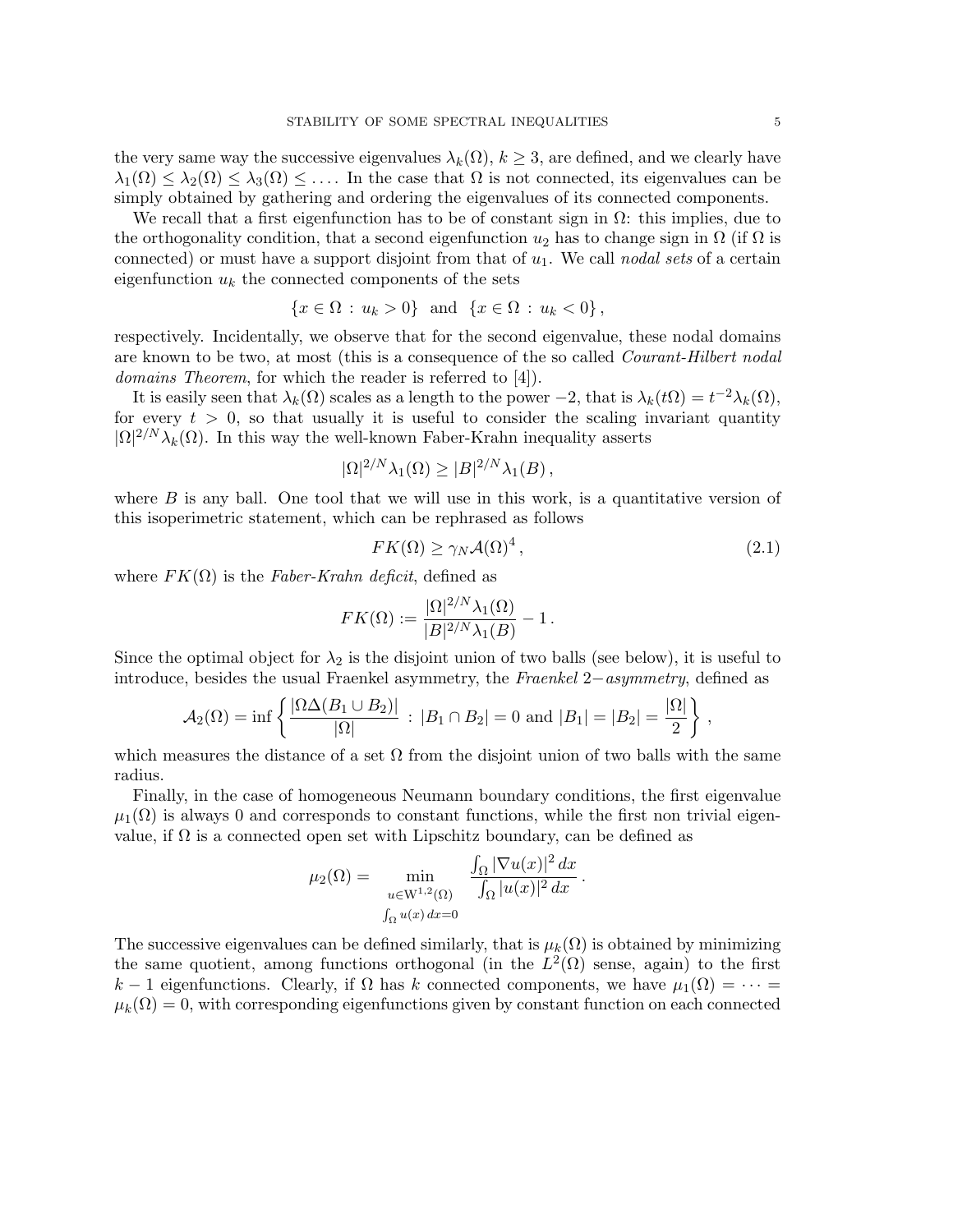component. Neumann eigenvalues have the same scaling properties as the Dirichlet ones and there holds the Szegő-Weinberger inequality

$$
|\Omega|^{2/N} \mu_2(\Omega) \le |B|^{2/N} \mu_2(B) \,,
$$

and in this case the ball is the unique maximizer.

For a ball B of radius r,  $\mu_2(B)$  has multiplicity N, that is,  $\mu_2(B) = \cdots = \mu_{N+1}(B)$ , and it can be explicitely computed, together with its corresponding eigenfunctions. Indeed, these are given by (see [1])

$$
\xi_i(x) := |x|^{1-\frac{N}{2}} J_{N/2}\left(\frac{\beta_{N/2,1}|x|}{r}\right) \frac{x_i}{|x|}, i = 1, \ldots, N,
$$

where  $J_{N/2}$  is a Bessel function of the first kind, solving the ODE

$$
g''(t) + \frac{1}{t}g'(t) + \left(1 - \frac{N}{2}\frac{1}{t^2}\right)g(t) = 0,
$$

while  $\beta_{N/2,1}$  denotes the first positive zero of the derivative of  $t \mapsto t^{1-N/2} J_{N/2}(t)$ , i.e. it verifies

$$
\beta_{N/2,1} J'_{N/2,1}(\beta_{N/2,1}) + \left(1 - \frac{N}{2}\right) J_{N/2}(\beta_{N/2,1}) = 0.
$$

Observe in particular that the radial part of  $\xi_i$ , given by

$$
\varphi_N(|x|) := |x|^{1-\frac{N}{2}} J_{N/2}\left(\frac{\beta_{N/2,1}|x|}{r}\right),\tag{2.2}
$$

satisfies the ODE (of Bessel type)

$$
g''(t) + \frac{N-1}{t}g'(t) + \left(\mu_2(B) - \frac{N-1}{t^2}\right)g(t) = 0,
$$
\n(2.3)

.

and one can calculate

$$
\mu_2(B)=\frac{\beta_{N/2,1}^2}{r^2}
$$

#### 3. Minimization of the second eigenvalue of the Dirichlet-Laplacian

We now recall the classical isoperimetric inequality concerning the second eigenvalue of the Laplacian with homogeneous Dirichlet boundary conditions, a result which is usually attributed to Krahn ([12]) and Peter Szego<sup>1</sup> (Pólya gave credit to this in [14]). It worths remarking that the same result was also proven independently by Hong (see [10]), exactly in the same years as Szego. We give this result directly in the scaling invariant form, so disregarding the constraint on the measure of the admissible sets.

<sup>&</sup>lt;sup>1</sup>Son of Gabor Szegő. The difference in the spelling of the surname is due to the fact that Peter passed most of his life in the US and consequently "Americanized" his name. We owe these informations to the kind courtsey of Mark S. Ashbaugh.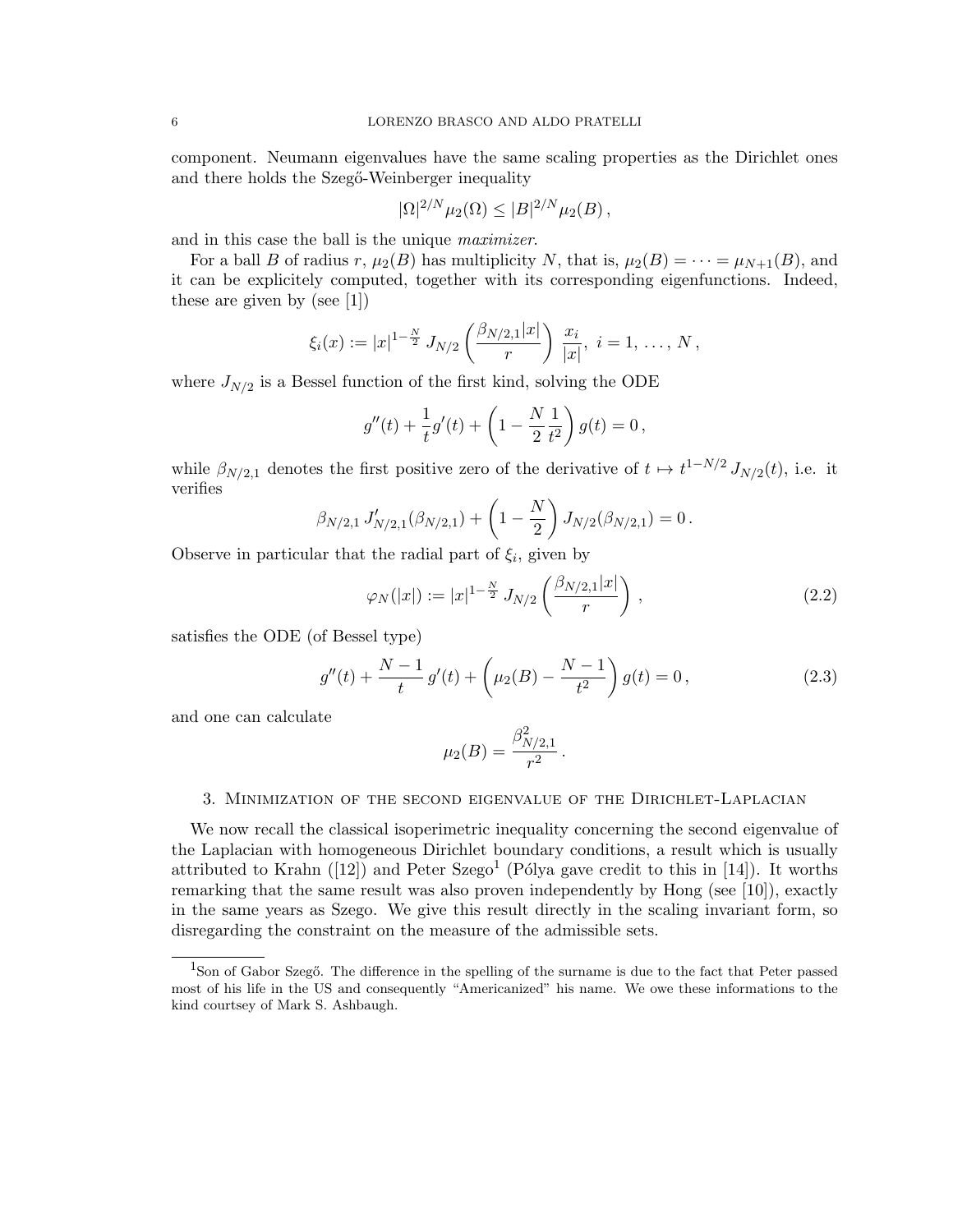**Krahn-Szego inequality.** For every open bounded set  $\Omega \subset \mathbb{R}^N$ , we have

$$
|\Omega|^{2/N}\lambda_2(\Omega) \ge |\Theta_2|^{2/N}\lambda_2(\Theta_2),\tag{3.1}
$$

where  $\Theta_2 = B_+ \cup B_-$  is any disjoint union of two balls having the same radius.

We aim to give a quantitative version of this result: namely, we wish to estimate how far a generic set is from being the disjoint union of two equal balls, in terms of how far the product  $|\cdot|^{2/N} \lambda_2(\cdot)$  is from the minimum. Thus, for every bounded open set  $\Omega$ , we introduce the Krahn-Szego deficit

$$
KS(\Omega) := \frac{|\Omega|^{2/N} \lambda_2(\Omega)}{|\Theta_2|^{2/N} \lambda_2(\Theta_2)} - 1.
$$
\n(3.2)

We begin with a simple but useful technical Lemma.

**Lemma 3.1.** Let  $\Omega \subset \mathbb{R}^N$  be a bounded open set. Then there exist two disjoint sets  $\Omega_+$ ,  $\Omega_- \subset \Omega$  such that

$$
\lambda_2(\Omega) = \max \left\{ \lambda_1(\Omega_+), \lambda_1(\Omega_-) \right\}.
$$
 (3.3)

*Proof.* Let  $u_1$  and  $u_2$  be two eigenfunctions relative to the first two eigenvalues  $\lambda_1(\Omega)$  and  $\lambda_2(\Omega)$ , and let us distinguish two possibilities:

- (i) either  $u_2$  has always the same sign in  $\Omega$ ;
- (ii) or  $u_2$  changes sign on  $\Omega$ .

In case (i), let us define

$$
\Omega_+ = \left\{ |u_1| > 0 \right\}, \qquad \Omega_- = \left\{ |u_2| > 0 \right\}.
$$

Since neither  $u_1$  nor  $u_2$  change sign in  $\Omega$ , by the orthogonality condition

$$
\int_{\Omega} u_2(x) u_1(x) dx = 0
$$

we immediately get that  $\Omega_+$  and  $\Omega_-$  are disconnected. But then, since  $u_2 \in W_0^{1,2}(\Omega_-)$ , and since of course

$$
\int_{\Omega} u(x)u_1(x) dx = 0, \text{ for every } u \in W_0^{1,2}(\Omega_-),
$$

we immediately derive that

$$
\lambda_1(\Omega_-) \leq \frac{\int_{\Omega} |\nabla u_2(x)|^2 dx}{\int_{\Omega} |u_2(x)|^2 dx} = \lambda_2(\Omega) \leq \inf_{u \in W_0^{1,2}(\Omega_-)} \frac{\int_{\Omega} |\nabla u(x)|^2 dx}{\int_{\Omega} |u(x)|^2 dx} = \lambda_1(\Omega_-).
$$

Hence, we directly get (3.3) simply by noticing, that since  $u_1$  is supported in  $\Omega_+$ , then

$$
\lambda_1(\Omega_+) = \lambda_1(\Omega) < \lambda_2(\Omega) \, .
$$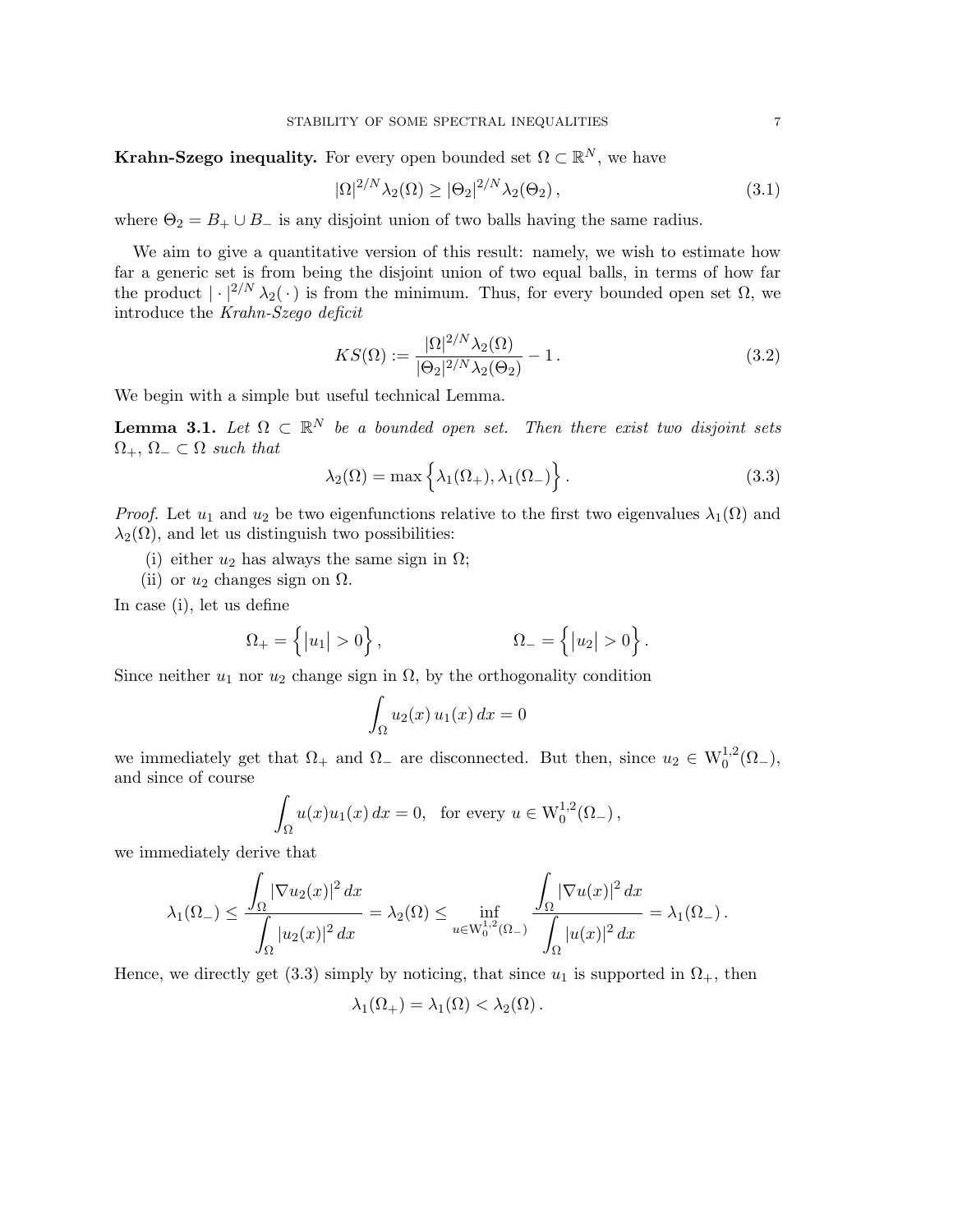On the other hand, in case (ii), we consider the nodal sets of  $u_2$ 

$$
\Omega_{+} = \left\{ x \in \Omega : u_2(x) > 0 \right\}
$$
\n $\Omega_{-} = \left\{ x \in \Omega : u_2(x) < 0 \right\}$ 

and we observe that, in the weak sense, we have

$$
\begin{cases}\n-\Delta u_2 = \lambda_2(\Omega) u_2 & \text{in } \Omega_+, \\
u_2 = 0 & \text{on } \partial\Omega_+, \n\end{cases}\n\qquad\n\begin{cases}\n-\Delta u_2 = \lambda_2(\Omega) u_2 & \text{in } \Omega_-, \\
u_2 = 0 & \text{on } \partial\Omega_-. \n\end{cases}
$$

This tells us that  $u_2$  is an eigenfunction both for  $\Omega_+$  and  $\Omega_-$ , and in particular it is strictly positive in  $\Omega_+$  and strictly negative in  $\Omega_-$ , so it corresponds to the first eigenvalue for both sets. Hence we get

$$
\lambda_2(\Omega) = \lambda_1(\Omega_+) = \lambda_1(\Omega_-),
$$

and  $(3.3)$  follows also in this case.

**Corollary 3.2** (Disjoint equal balls minimize  $\lambda_2$ ). For any bounded open set  $\Omega \subset \mathbb{R}^N$ , there holds

$$
\lambda_2(\Omega) \ge \lambda_2(B_+ \cup B_-) = \lambda_1(B) \left(\frac{2}{|\Omega|}\right)^{2/N},\tag{3.4}
$$

being  $B_+$  and  $B_-$  any two disjoint balls with  $|B_+| = |B_-| = |\Omega|/2$ , and being B a ball of unit volume. Moreover, the equality holds if and only if  $\Omega$  is in fact such a disjoint union (up to a set of capacity zero).

*Proof.* Let  $\Omega_+$  and  $\Omega_-$  be as in Lemma 3.1, and let  $\widetilde{B}_+$  and  $\widetilde{B}_-$  be two disjoint balls with  $|\tilde{B}_{\pm}| = |\Omega_{\pm}|$ . By the standard Faber-Krahn inequality we know that

$$
\lambda_1(\Omega_+) \ge \lambda_1(\tilde{B}_+), \qquad \lambda_1(\Omega_-) \ge \lambda_1(\tilde{B}_-), \qquad (3.5)
$$

then by  $(3.3)$  we have, calling B the ball of unit volume,

$$
\lambda_2(\Omega) \ge \max\left\{\lambda_1(\widetilde{B}_+), \lambda_1(\widetilde{B}_-)\right\} = \max\left\{\frac{\lambda_1(B)}{|\widetilde{B}_+|^{2/N}}, \frac{\lambda_1(B)}{|\widetilde{B}_-|^{2/N}}\right\}
$$
\n
$$
= \frac{\lambda_1(B)}{\left(\min\left\{|\Omega_+|, |\Omega_-|\right\}\right)^{2/N}} \ge \frac{\lambda_1(B)}{\left(|\Omega|/2\right)^{2/N}} = \lambda_2(B_+ \cup B_-). \tag{3.6}
$$

This gives the asserted inequality in (3.4), while the equality comes directly by the scaling properties of  $\lambda_1$ . Moreover, if equality holds in (3.4), then the inequalities (3.5) and (3.6) above must both be equalities. In particular, the fact that the equality holds in (3.5) implies – by Faber-Krahn inequality – that both  $\Omega_+$  and  $\Omega_-$  are balls. On the other hand, the fact that the equality holds in (3.6) implies that  $|\Omega_+| = |\Omega_-| = |\Omega|/2$ . This completes the proof.  $\Box$ 

Keeping the same notations as in Lemma 3.1, the next result tells us that the errors of the two subsets  $\Omega_+$  and  $\Omega_-$  control the distance of  $\Omega$  from a minimizer of  $\lambda_2$ , i.e. a disjoint union of two equal balls: this is a crucial fact, preliminary to the main estimate of this section.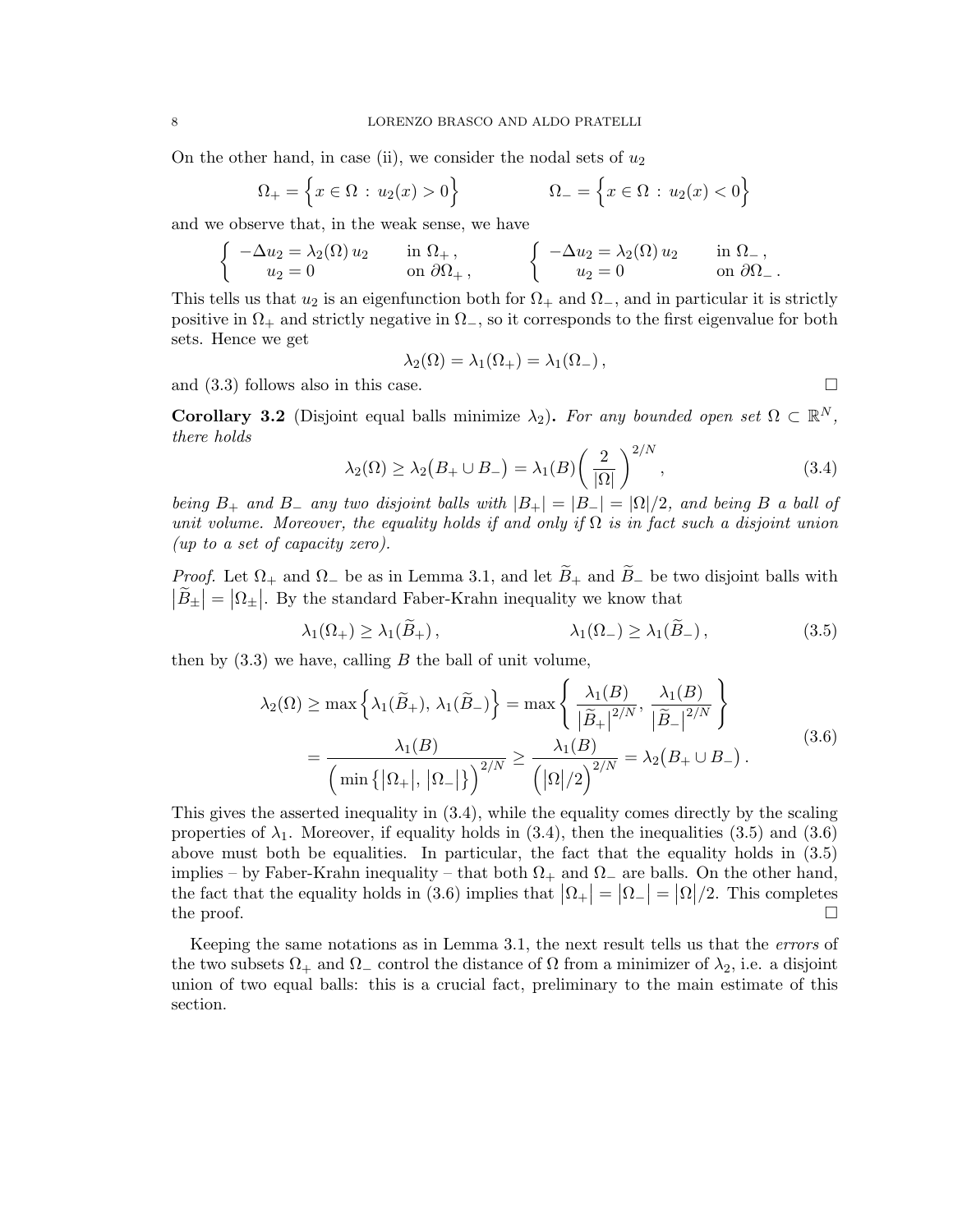**Lemma 3.3.** Let  $\Omega \subset \mathbb{R}^N$  be an open bounded set. With the notations of Lemma 3.1, we have

$$
\mathcal{A}_2(\Omega) \le C_N \left( \mathcal{A}(\Omega_+) + \left| \frac{1}{2} - \frac{|\Omega_+|}{|\Omega|} \right| + \mathcal{A}(\Omega_-) + \left| \frac{1}{2} - \frac{|\Omega_-|}{|\Omega|} \right| \right)^{2/(N+1)},\tag{3.7}
$$

for a suitable dimensional constant  $C_N$ .

Proof. The idea of the proof is quite easy: all we have to do, is to take a pair of optimal balls for  $\mathcal{A}(\Omega_+)$  and  $\mathcal{A}(\Omega_-)$  and to make them admissible for estimating  $\mathcal{A}_2(\Omega)$ , possibly rescaling and translating them. We start setting

$$
\varepsilon_+ = \frac{1}{2} - \frac{|\Omega_+|}{|\Omega|} \,, \qquad \varepsilon_- = \frac{1}{2} - \frac{|\Omega_-|}{|\Omega|} \,,
$$

and let  $B_1, B_2$  be two balls centered at the origin, such that  $|B_1| = |\Omega_+|$  and  $|B_2| = |\Omega_-|$ , with

$$
\mathcal{A}(\Omega_+) = \frac{2|(B_1+x_0)\setminus\Omega_+|}{|\Omega_+|}, \qquad \mathcal{A}(\Omega_-) = \frac{2|(B_2+y_0)\setminus\Omega_-|}{|\Omega_-|},
$$

for suitable  $x_0, y_0$ . One would like to use directly  $(B_1 + x_0) \cup (B_2 + y_0)$  as an admissible set for  $\mathcal{A}_2(\Omega)$ , but we can not do it for two reasons: the first is that it could happen that  $|(B_1+x_0) \cap (B_2+y_0)| > 0$ ; the second is that in general  $|B_1| \neq |B_2|$ . So first of all we define two new balls rescaling  $B_1$  and  $B_2$ , that is,

$$
\widetilde{B}_1 = (1 - 2\varepsilon_+)^{-1/N} B_1,
$$
\n $\widetilde{B}_2 = (1 - 2\varepsilon_-)^{-1/N} B_2,$ 

so that both  $\widetilde{B}_1$  and  $\widetilde{B}_2$  have volume  $|\Omega|/2$ . We have now to translate them, since it is not guaranteed that the two balls  $\widetilde{B}_1 + x_0$  and  $\widetilde{B}_2 + y_0$  are disjoint: we make this translation in the direction given by  $y_0-x_0$ , so we need to estimate the width of the set  $(B_1+x_0)\cap(B_2+y_0)$ in this direction. Calling  $\ell$  this quantity, it is not difficult to see that there holds

$$
\ell^{(N+1)/2} |\Omega|^{(N-1)/(2N)} \approx C_N |(\widetilde{B}_1 + x_0) \cap (\widetilde{B}_2 + y_0)|. \tag{3.8}
$$

This shows that we need an information on  $|(B_1 + x_0) \cap (B_2 + y_0)|$ . Observe that with simple algebraic manipulations, we have

$$
(\widetilde{B}_1 + x_0) \cap (\widetilde{B}_2 + y_0) \subset ((\widetilde{B}_1 + x_0) \setminus \Omega_+) \cup ((\widetilde{B}_2 + y_0) \setminus \Omega_-) \cup (\Omega_- \cap \Omega_+),
$$

so that using  $|\Omega_+ \cap \Omega_-| = 0$ , we obtain

$$
|(\widetilde{B}_1 + x_0) \cap (\widetilde{B}_2 + y_0)| \le |(\widetilde{B}_1 + x_0) \setminus \Omega_+| + |(\widetilde{B}_2 + y_0) \setminus \Omega_-|
$$
  
\n
$$
\le |\widetilde{B}_1 \Delta B_1| + |(B_1 + x_0) \setminus \Omega_+| + |\widetilde{B}_2 \Delta B_2| + |(B_2 + x_0) \setminus \Omega_-|
$$
  
\n
$$
\le C_N |\Omega| (|\varepsilon_+| + |\varepsilon_-| + \mathcal{A}(\Omega_+) + \mathcal{A}(\Omega_-)),
$$
\n(3.9)

where we have used  $|\widetilde{B}_1 \Delta B_1| = |\Omega| |\varepsilon_+|$  and  $|\widetilde{B}_2 \Delta B_2| = |\Omega| |\varepsilon_-|$ . We now consider the couple of balls  $B_1 + x_0$  and  $B_2 + \overline{y}_0$ , with  $\overline{y}_0$  given by

$$
\overline{y}_0 = y_0 + \ell \, \frac{y_0 - x_0}{|y_0 - x_0|} \,,
$$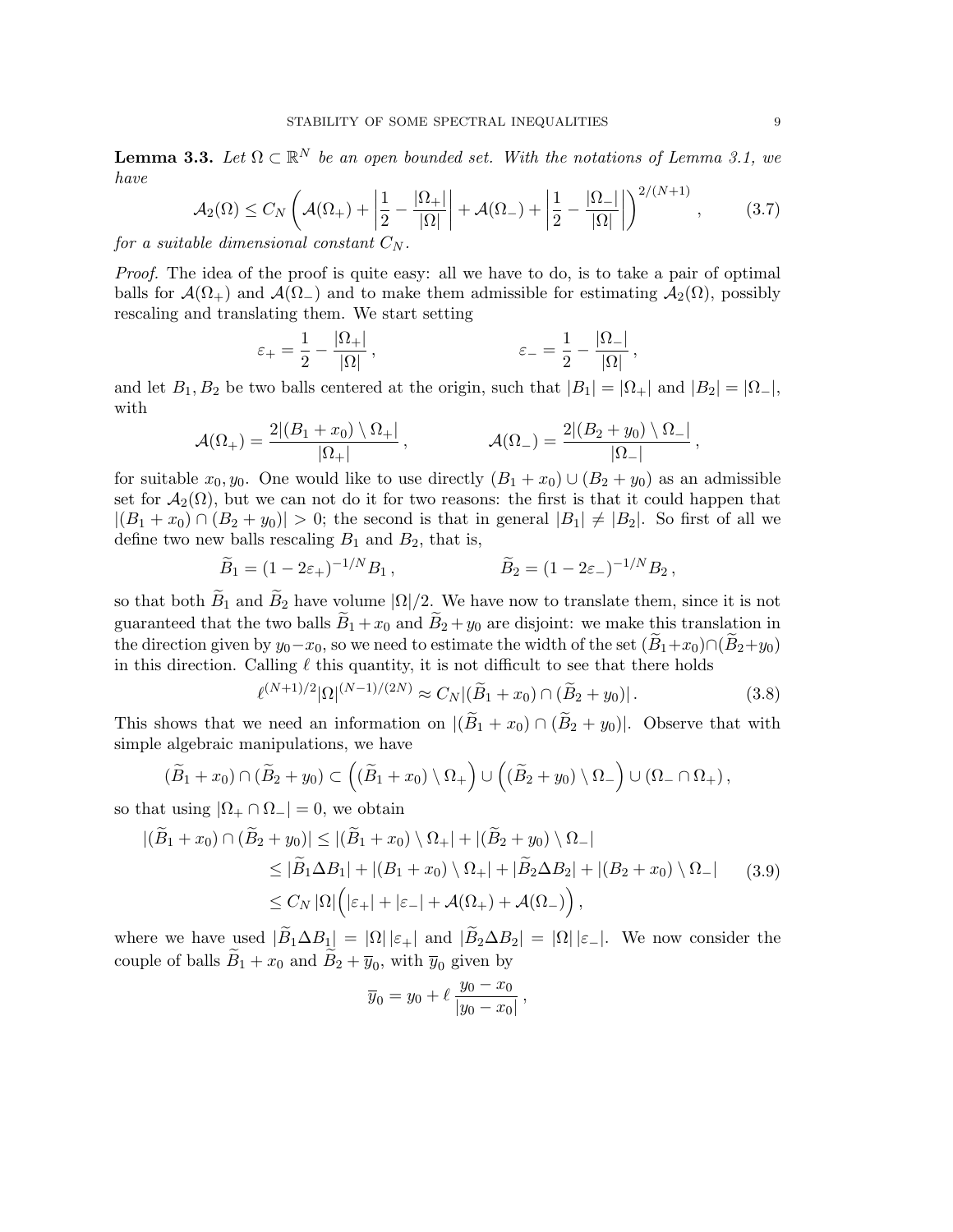so that these new balls are disjoint. Finally, let us observe that

$$
\left| (y_0 + \widetilde{B}_2) \Delta (\overline{y}_0 + \widetilde{B}_2) \right| \approx \ell |\Omega|^{(N-1)/N},
$$

so that

$$
\left| (y_0 + B_2) \Delta(\overline{y}_0 + \widetilde{B}_2) \right| \le \left| (y_0 + B_2) \Delta(y_0 + \widetilde{B}_2) \right| + \left| (y_0 + \widetilde{B}_2) \Delta(\overline{y}_0 + \widetilde{B}_2) \right|
$$
\n
$$
\le |\Omega| \left| \varepsilon_- \right| + C_N \ell |\Omega|^{(N-1)/N}.
$$
\n(3.10)

Up to now, we have collected all the elements in order to complete the proof: we start observing that

$$
\mathcal{A}_2(\Omega) \leq \left| \Omega \setminus \left( (x_0 + \widetilde{B}_1) \cup (\overline{y}_0 + \widetilde{B}_2) \right) \right|
$$
  
 
$$
\leq \left| \Omega_+ \setminus (x_0 + \widetilde{B}_1) \right| + \left| \Omega_- \setminus (y_0 + \widetilde{B}_2) \right| + \left( |\Omega| - |\Omega_+| - |\Omega_-| \right),
$$
 (3.11)

then we estimate the three terms above. One has clearly

$$
|\Omega|-|\Omega_+|-|\Omega_-|=|\Omega|\left(\varepsilon_++\varepsilon_-\right),
$$

while

$$
\left|\Omega_{+}\setminus(x_0+\widetilde{B}_1)\right|\leq \left|\Omega_{+}\setminus(x_0+B_1)\right|+\left|\widetilde{B}_1\Delta B_1\right|\leq \left|\Omega\right|\frac{\mathcal{A}(\Omega_{+})}{2}+\left|\Omega\right|\left|\varepsilon_{+}\right|
$$

and

$$
\left| \Omega_{-} \setminus (\overline{y}_{0} + \widetilde{B}_{2}) \right| \leq |\Omega_{-} \setminus (y_{0} + B_{2})| + \left| (y_{0} + B_{2})\Delta(\overline{y}_{0} + \widetilde{B}_{2}) \right|
$$
  
\n
$$
\leq |\Omega| \frac{\mathcal{A}(\Omega_{-})}{2} + |\Omega||\varepsilon_{-}| + C_{N} \ell |\Omega|^{(N-1)/N}
$$
  
\n
$$
\leq |\Omega| \frac{\mathcal{A}(\Omega_{-})}{2} + |\Omega||\varepsilon_{-}| + C_{N} |\Omega| \left( |\varepsilon_{+}| + |\varepsilon_{-}| + \mathcal{A}(\Omega_{+}) + \mathcal{A}(\Omega_{-}) \right)^{2/(N+1)},
$$

thanks to  $(3.10)$ ,  $(3.8)$  and  $(3.9)$ . Inserting the last three estimates into  $(3.11)$  finally yields  $(3.7)$ .

It is not difficult to show that the exponent  $2/(N+1)$  in (3.7) is indeed sharp.

**Example 3.4.** Let us fix a small parameter  $\varepsilon > 0$  and consider the following set

$$
\Omega^{\varepsilon} = \{(x, y) : (x + 1 - \varepsilon)^2 + y^2 < 1\} \cup \{(x, y) : (x - 1 + \varepsilon)^2 + y^2 < 1\},
$$

which is just the union of two disks of radius 1, with an overlapping part whose area is of order  $\varepsilon^{3/2}$ . With the previous notations, we have

$$
\Omega^{\varepsilon}_+=\{(x,y)\in \Omega^{\varepsilon} \, : \, x>0\} \quad \text{and} \quad \Omega^{\varepsilon}_-=\{(x,y)\in \Omega^{\varepsilon} \, : \, x<0\},
$$

and by symmetry, we can work only with  $\Omega_{+}^{\varepsilon}$ . It is not difficult to see that  $\mathcal{A}(\Omega_{+}^{\varepsilon}) = O(\varepsilon^{3/2})$ : indeed, consider a ball  $B_+$  with the same measure as  $\Omega_+^{\varepsilon}$  and centered at  $(1 - \varepsilon, 0)$ , that is  $\pi - |B_+| \simeq \varepsilon^{3/2}$ , so that the radius  $r_{\varepsilon}$  of  $B_+$  is such that  $1 - r_{\varepsilon} \simeq \varepsilon^{3/2}$ . We have  $|\Omega^{\varepsilon}_+ \setminus B_+| = c \, \varepsilon^{3/2}$  so that

$$
\mathcal{A}(\Omega_+^{\varepsilon}) \le c \, \varepsilon^{3/2}.
$$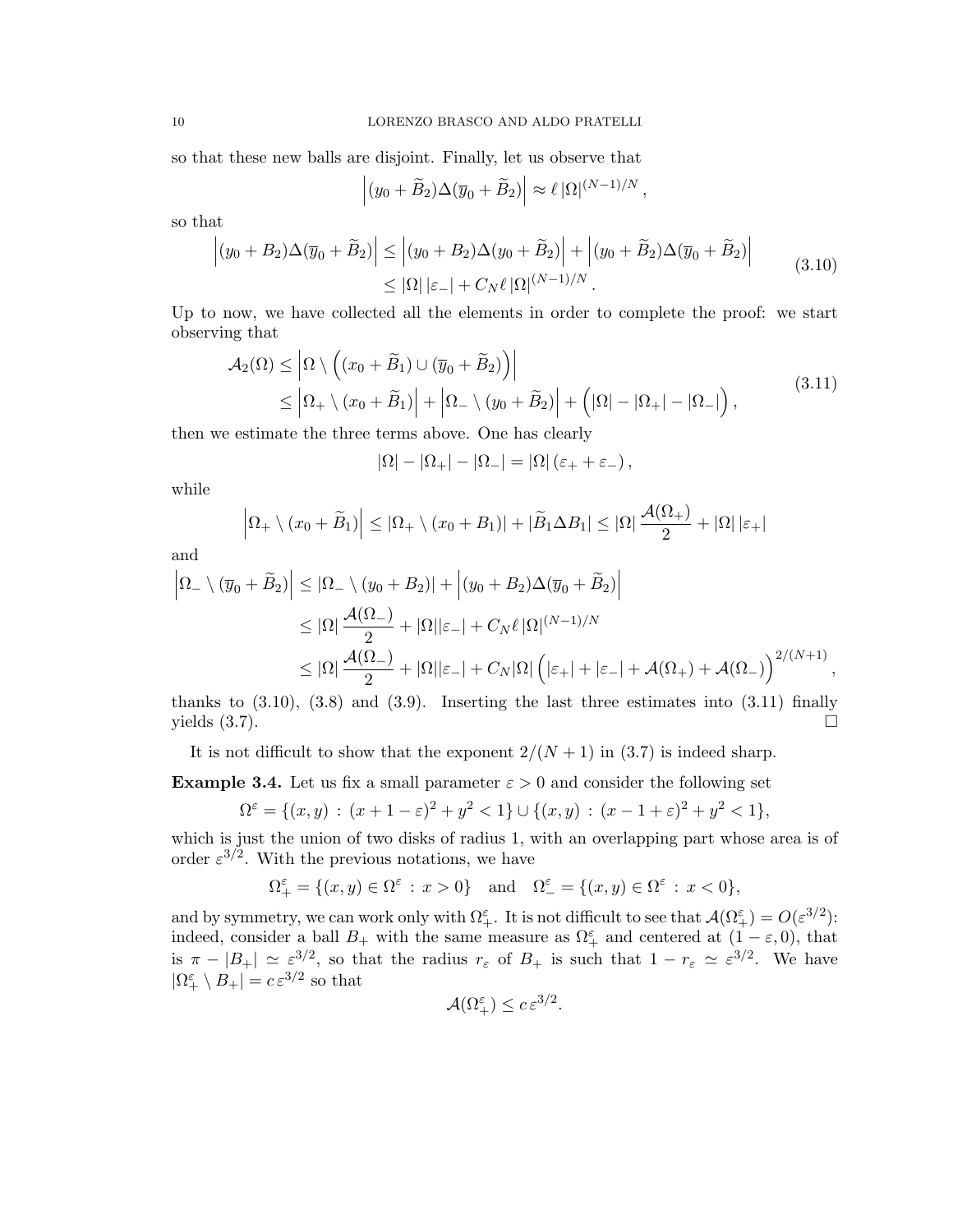Translating  $B_+$  if necessary, we can not improve on an estimate of the type  $|\Omega_+^{\varepsilon} \setminus B_+| \simeq \varepsilon^{3/2}$ , thus showing that  $\mathcal{A}(\Omega_+^{\varepsilon}) = O(\varepsilon^{3/2}).$ 

On the contrary, observe that in order to let our ball be admissible for  $\mathcal{A}_2(\Omega)$ , we have to translate it rightward of a length which is of order  $\varepsilon$ , so to avoid the overlapping region. If we call  $B_+$  this new ball, we then have  $|\Omega_+ \setminus B_+| \simeq \varepsilon$ , so that

$$
\mathcal{A}_2(\Omega)^{3/2} \simeq \varepsilon^{3/2} \simeq \mathcal{A}(\Omega_+).
$$

The very same computations also apply to the case  $N \geq 3$ , with the exponent  $(N+1)/2$ in place of  $3/2$ . This shows that the exponent in  $(3.7)$  is sharp.

Thanks to the previous geometrical result, we can now give the following stability estimate, which is the main result of this section.

**Theorem 3.5.** Let  $\Omega \subset \mathbb{R}^N$  be an open bounded set. Then

$$
KS(\Omega) \ge C_N \mathcal{A}_2(\Omega)^{2(N+1)},\tag{3.12}
$$

with the constant  $C_N$  depending on N only.

*Proof.* Thanks to Lemma 3.1, we know the existence of two disjoint sets  $\Omega_+$ ,  $\Omega_- \subset \Omega$  such that (3.3) holds. We then set

$$
\delta_+ = |\Omega_+| - \frac{|\Omega|}{2}, \qquad \qquad \delta_- = |\Omega_-| - \frac{|\Omega|}{2},
$$

and we observe that it must be  $\delta_+ + \delta_- \leq 0$ . We will prove the Theorem as soon as we show that

$$
KS(\Omega) \ge \frac{1}{C_N} \max \left\{ \mathcal{A}(\Omega_+)^4 + \left| \frac{1}{2} - \frac{|\Omega_+|}{|\Omega|} \right|, \mathcal{A}(\Omega_-)^4 + \left| \frac{1}{2} - \frac{|\Omega_-|}{|\Omega|} \right| \right\},\tag{3.13}
$$

thanks to Lemma 3.3. To obtain (3.13), it will be useful to distinguish two cases, namely whether  $\delta_+$  and  $\delta_-$  are both non positive, or they have opposite sign. Observe that since the quantities appearing in the right-hand side of (3.13) are all bounded by a universal constant, it is not restrictive to prove (3.13) under the further assumption

$$
KS(\Omega) \leq 1.
$$

**Case 1.**  $\delta_+$  and  $\delta_-$  are both non-positive.

In this case, let us apply the quantitative Faber-Krahn inequality  $(2.1)$  to  $\Omega_{+}$ . Calling again B the ball of unit volume, and recalling (3.3) and the definition (3.2) of the Krahn-Szego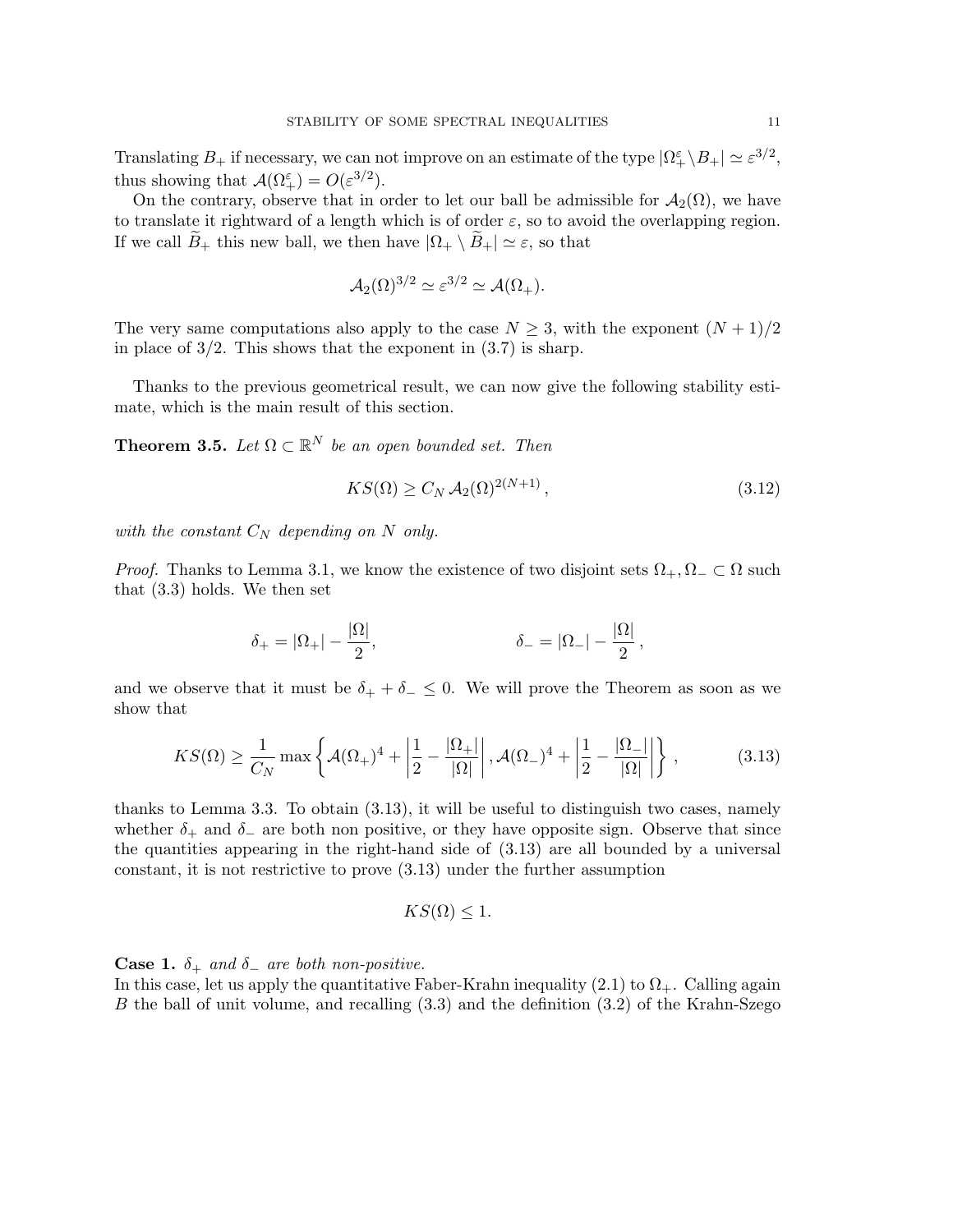deficit, we find

$$
\gamma_N \mathcal{A}(\Omega_+)^4 \le \frac{|\Omega_+|^{2/N} \lambda_1(\Omega_+)}{\lambda_1(B)} - 1 \le \frac{\left(\frac{|\Omega|}{2} + \delta_+\right)^{2/N} \lambda_2(\Omega)}{2^{-2/N} |\Theta_2|^{2/N} \lambda_2(\Theta_2)} - 1
$$
  

$$
= \frac{|\Omega|^{2/N} \left(1 + \frac{2\delta_+}{|\Omega|}\right)^{2/N} \lambda_2(\Omega)}{|\Theta_2|^{2/N} \lambda_2(\Theta_2)} - 1 = \left(KS(\Omega) + 1\right) \left(1 + \frac{2\delta_+}{|\Omega|}\right)^{2/N} - 1
$$
  

$$
\le \left(KS(\Omega) + 1\right) \left(1 + \frac{4}{N} \frac{\delta_+}{|\Omega|}\right) - 1,
$$

which can be rewritten as follows

$$
\gamma_N \mathcal{A}(\Omega_+)^4 \le KS(\Omega) + \frac{4}{N} \frac{\delta_+}{|\Omega|} (KS(\Omega) + 1). \tag{3.14}
$$

Using that  $\delta_+ \leq 0$  and  $KS(\Omega) \geq 0$ , we thus obtain

$$
KS(\Omega) \ge \gamma_N \mathcal{A}(\Omega_+)^4 + \frac{4}{N} \left( \frac{1}{2} - \frac{|\Omega_+|}{|\Omega|} \right). \tag{3.15}
$$

Hence, the same calculations with  $\Omega_{-}$  in place of  $\Omega_{+}$  yield (3.13)

Case 2.  $\delta_+$  and  $\delta_-$  have opposite sign.

Let us assume for example that  $\delta_+ \geq 0$  and  $\delta_- \leq 0$ . Hence, we still have the estimate (3.14) for both  $\Omega_+$  and  $\Omega_-$ , but it is no more true that

$$
\left(\frac{1}{2} - \frac{|\Omega_+|}{|\Omega|}\right) = \left|\frac{1}{2} - \frac{|\Omega_+|}{|\Omega|}\right|.
$$

However, recalling that  $\Omega_+$  and  $\Omega_-$  are disjoint, we have

$$
\frac{1}{2} - \frac{|\Omega_+|}{|\Omega|} \ge -\left(\frac{1}{2} - \frac{|\Omega_-|}{|\Omega|}\right) \ge -\frac{N}{4} K S(\Omega),\tag{3.16}
$$

where in the second inequality we used  $(3.15)$  applied to  $\Omega_{-}$ . Therefore, using this information in (3.14)) and using that  $KS(\Omega) \geq 1$ , we immediately get

$$
KS(\Omega) \ge \frac{\gamma_N}{3} \mathcal{A}(\Omega_+)^4,
$$

while (3.16) can be also rephrased as

$$
\left|\frac{1}{2} - \frac{|\Omega_+|}{|\Omega|}\right| = \frac{|\Omega_+|}{|\Omega|} - \frac{1}{2} \le \frac{N}{4} KS(\Omega).
$$

These estimates on  $\Omega_+$ , together with the validity of (3.14) for  $\Omega_-$  and with the fact that  $\delta_-\leq 0$ , ensure that (3.13) holds also in this case.

Concerning the sharpness of estimate (3.12), some remarks are in order.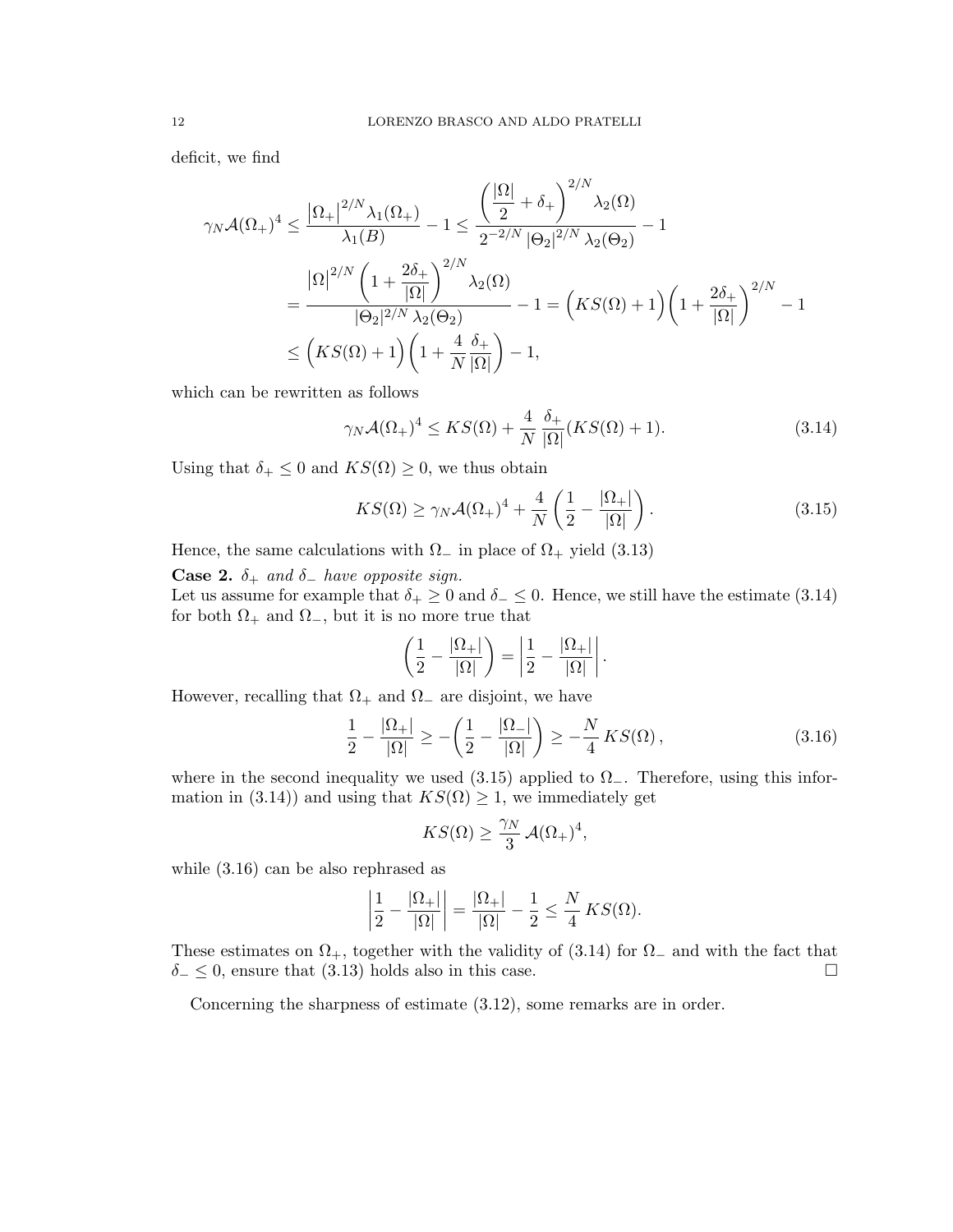Remark 3.6. Let us define

 $\kappa :=$  optimal exponent for the quantitative Faber-Krahn inequality,

then observe that our proof actually provides the following estimate

$$
KS(\Omega) \ge C_N \mathcal{A}_2(\Omega)^{\kappa \cdot (N+1)/2}.
$$
\n(3.17)

We stress the fact that the proof of (3.17) consisted of two steps: the first one is the geometrical result of Lemma 3.3, which enables to switch from the error terms of  $\Omega_{+}$  and  $\Omega_{-}$  to  $\mathcal{A}_2(\Omega)$ ; the second one is the application of the quantitative Faber-Krahn inequality to the two relevant pieces  $\Omega_+$  and  $\Omega_-$ . Both steps are optimal (in the second, the precise value of  $\kappa$  actually plays no role), but unfortunately this is of course not a warranty of the sharpness of estimate (3.17).

In the end, we are not able to decide whether the exponent for  $\mathcal{A}_2$  in (3.17) is optimal or not: in any case, we point out that the optimal exponent for the quantitative Krahn-Szego inequality has to be dimension-dependent. To see this, it is enough to consider the very same set of Example 3.4 and then observe that, keeping the same notations, we have

$$
KS(\Omega_{\varepsilon}) = FK(\Omega_{\varepsilon}^{+}) \le O(\mathcal{A}(\Omega_{\varepsilon}^{+})) = O(\mathcal{A}_{2}(\Omega_{\varepsilon})^{(N+1)/2}).
$$

# 4. Maximization of the first non trivial eigenvalue of the Neumann-Laplacian

In the case of Neumann conditions, the minimization of the k−th eigenvalue is no more interesting, since we always have  $\mu_k(\Omega) = 0$  for any set with k connected components. On the contrary, the maximization problem with a measure constraint becomes interesting. The extremal set is again known to be a ball.

Szegő-Weinberger inequality. For every open bounded set  $\Omega \subset \mathbb{R}^N$  there holds

$$
|B|^{2/N} \mu_2(B) \geq |\Omega|^{2/N} \mu_2(\Omega) ,
$$

where B is any ball. Moreover, equality holds if and only if  $\Omega$  itself is a ball.

In order to provide a quantitative estimate for this inequality, it is better to have an idea of how the classical proof goes on: the arguments below are due to Weinberger (see [17]), while Gabor Szegő's proof relies on conformal mappings and thus it is only valid when  $N = 2$  (see [15]).

Roughly speaking, given a domain  $\Omega$ , the fact that the membrane is free on the boundary (that is, we have no Dirichlet conditions) allows to use directly the eigenfunctions of the ball in the Rayleigh quotient definining  $\mu_2(\Omega)$ , then giving the desired estimate, as far as  $\mu_2(\Omega)$  is defined as the minimum of this quotient. The only point which requires some attention, is the fact that the zero-mean condition on  $\Omega$  is in general not satisfied by the eigenfunctions of the ball, so they would not be admissible: anyway, it is just a matter of properly choosing the origin.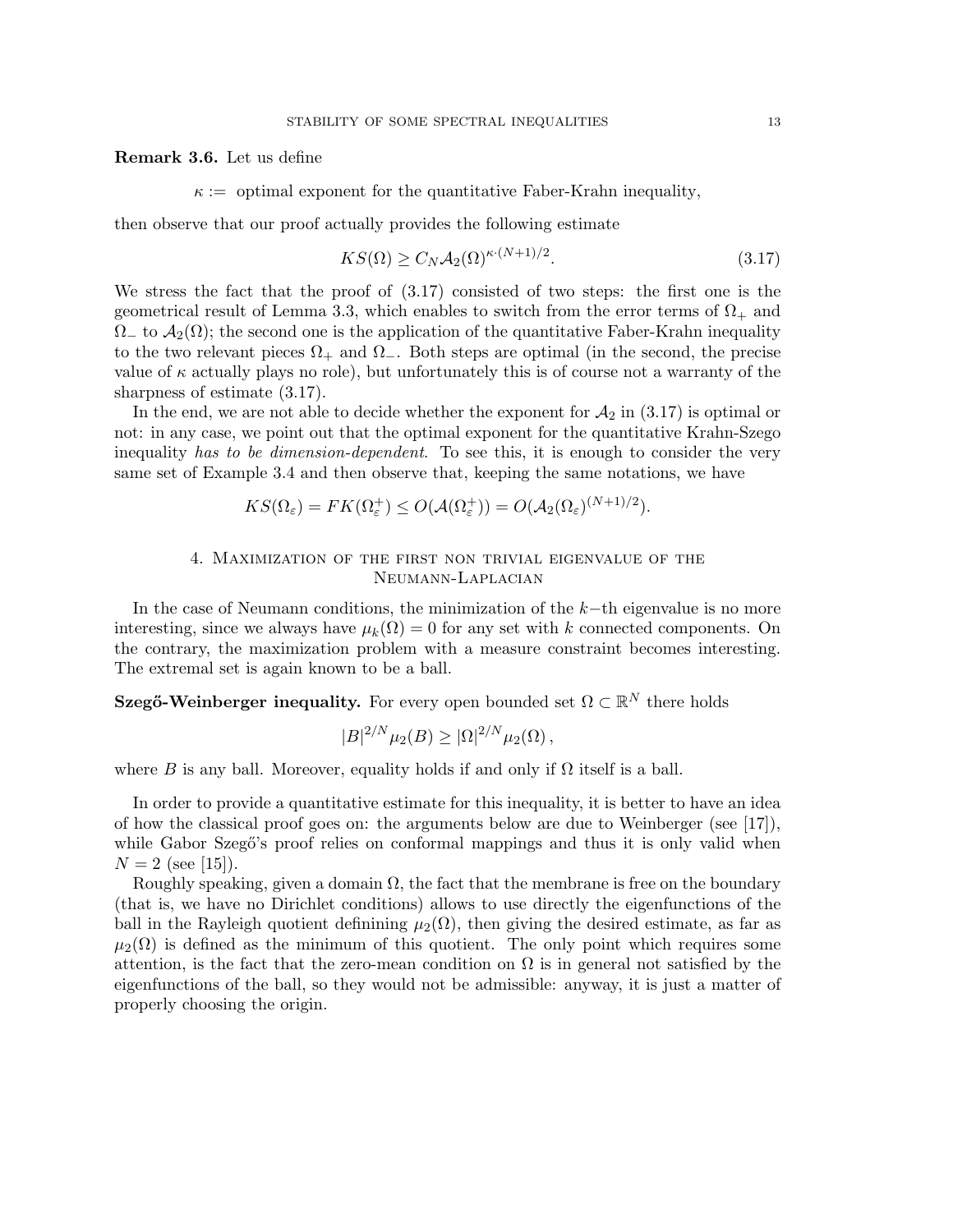After having given the idea, let us start with the proof: we denote with B the ball centered at the origin, having radius given by

$$
r = \left(\frac{|\Omega|}{\omega_N}\right)^{\frac{1}{N}},\tag{4.1}
$$

where  $\omega_N$  denotes the measure of the unitary ball, so that  $|B| = |\Omega|$ . With the same notations as in Section 2, the eigenfunctions of B corresponding to  $\mu_2(B)$  are given by

$$
\xi_i = \varphi_N(|x|) \frac{x_i}{|x|}, \qquad i = 1, \ldots, N.
$$

It is important to stress here that  $\varphi_N(0) = 0$ ,  $\varphi_N$  is strictly increasing in  $(0, r)$ , and  $\varphi'_N(r) = 0$ . In order to make  $\xi_i$  admissible for the variational problem defining  $\mu_2(\Omega)$ , we extend continuously  $\varphi_N$  as follows

$$
\phi_N(t) = \begin{cases} \varphi_N(t), & t \in [0, r], \\ \varphi_N(r), & t \in (r, \infty), \end{cases}
$$

and then we consider the new functions

$$
\Xi_i(x) = \phi_N(|x|) \frac{x_i}{|x|}, \qquad i = 1, \ldots, N.
$$

It is now possible to choose the origin of the coordinate axes in such a way that  $\int_{\Omega} \Xi_i(x) dx =$ 0,  $i = 1, ..., N$  (see [8, Lemma 6.2.2]), hence we infer

$$
\mu_2(\Omega) \le \frac{\int_{\Omega} |\nabla \Xi_i(x)|^2 dx}{\int_{\Omega} \Xi_i(x)^2 dx}, \qquad i = 1, ..., N. \qquad (4.2)
$$

.

Now, a summation over  $i = 1, \ldots, N$  yields

$$
\mu_2(\Omega) \le \frac{\sum_{i=1}^N \int_{\Omega} |\nabla \Xi_i(x)|^2 dx}{\sum_{i=1}^N \int_{\Omega} \Xi_i^2(x) dx}
$$

This trick is essential in order to let the angular variables disappear: indeed, while the denominator can be immediately written as

$$
\sum_{i=1}^N \int_{\Omega} \Xi_i(x)^2 dx = \int_{\Omega} \phi_N(|x|)^2 dx,
$$

computing the gradient of  $\Xi_i$  there is a cancellation of the mixed term  $\phi_N \phi'_N$ , and one simply gets

$$
|\nabla \Xi_i|^2 = \phi'_N(|x|)^2 \frac{x_i^2}{|x|^2} + \frac{\phi_N(|x|)^2}{|x|^2} \left(1 - \frac{x_i^2}{|x|^2}\right).
$$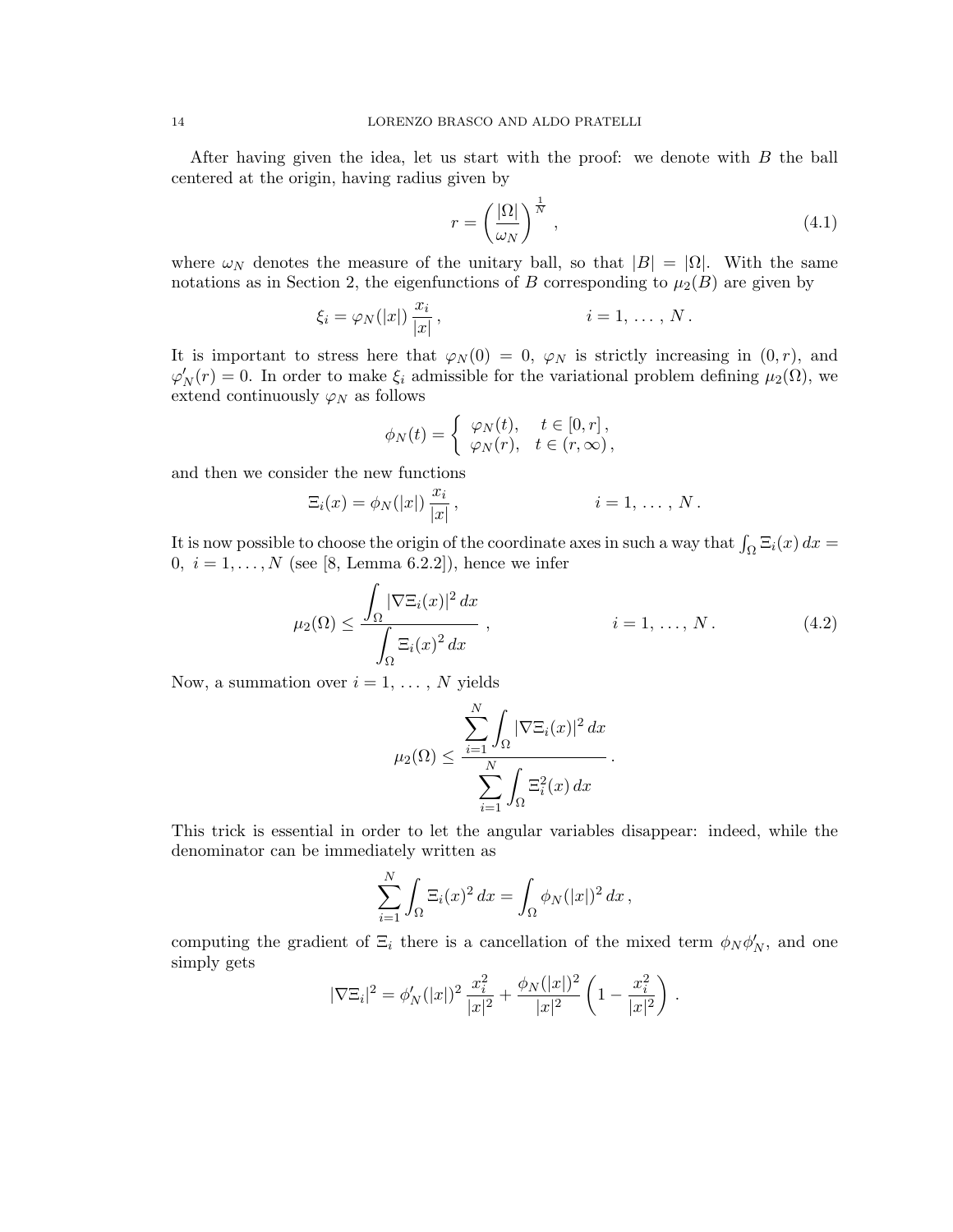Summing all up, we have obtained

$$
\mu_2(\Omega) \le \frac{\int_{\Omega} \phi'_N(|x|)^2 + (N-1)\frac{\phi_N(|x|)^2}{|x|^2} dx}{\int_{\Omega} \phi_N(|x|)^2 dx}.
$$
\n(4.3)

Before going on, we remark that inside B one has that  $\Xi_i = \xi_i$  is an eigenfunction for  $\mu_2(B)$ , so if  $\Omega = B$  then (4.2) is an equality for all  $i = 1, \ldots, N$ , and then also (4.3) is an equality. Namely,

$$
\mu_2(B) = \frac{\int_B \phi'_N(|x|)^2 + (N-1)\frac{\phi_N(|x|)^2}{|x|^2} dx}{\int_B \phi_N(|x|)^2 dx}.
$$
\n(4.4)

Using the monotone behaviour of  $\phi_N$  and the fact that  $|\Omega| = |B|$ , we can easily estimate the denominator as follows

$$
\int_{\Omega} \phi_N(|x|)^2 dx \ge \int_B \phi_N(|x|)^2 dx.
$$
\n(4.5)

On the other hand, we claim that the integrand of the numerator in  $(4.3)$  is strictly decreasing for  $|x|$  increasing. Indeed, by making use of  $(2.3)$ , this immediately reduces to check that for all  $t > 0$  one has

$$
\left(\phi'_N(t) - \frac{\phi_N(t)}{t}\right)^2 > -\frac{\mu_2(B)t \phi_N(t) \phi'(t)_N}{N-1},
$$

which in turn is clearly true since  $\phi_N > 0$ ,  $\phi'_N \ge 0$  on  $(0, +\infty)$ . Therefore,

$$
\int_{\Omega} \phi'_N(|x|)^2 + (N-1) \frac{\phi_N(|x|)^2}{|x|^2} dx \le \int_B \phi'_N(|x|)^2 + (N-1) \frac{\phi_N(|x|)^2}{|x|^2} dx. \tag{4.6}
$$

Finally, collecting the estimates (4.5) and (4.6), and using (4.3) and (4.4), we have proven

$$
\mu_2(\Omega) \le \frac{\int_{\Omega} \phi'_N(|x|)^2 + (N-1) \frac{\phi_N(|x|)^2}{|x|^2} dx}{\int_{\Omega} \phi_N(|x|)^2 dx}
$$
  

$$
\le \frac{\int_{B} [\phi'_N(|x|)^2 + (N-1)\phi_N(|x|)^2/|x|^2] dx}{\int_{B} \phi_N(|x|)^2 dx} = \mu_2(B),
$$

thus concluding the proof of the Szegő-Weinberger inequality. Also the equality case follows, since both (4.5) and (4.6) are strict unless  $\Omega$  is a ball.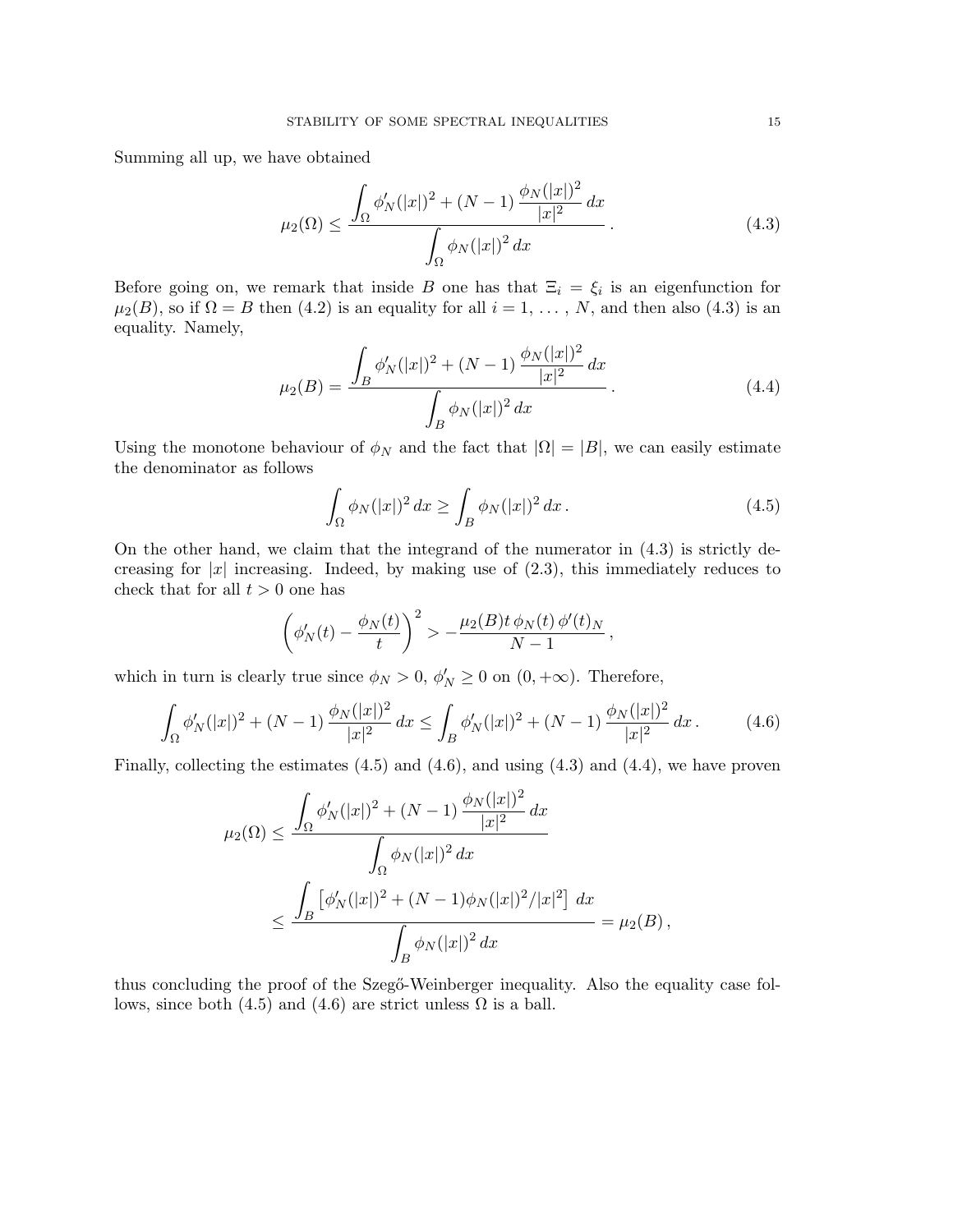We now introduce the Szegő-Weinberger deficit, defined as

$$
SW(\Omega) := 1 - \frac{|\Omega|^{2/N} \mu_2(\Omega)}{|B|^{2/N} \mu_2(B)}
$$

The main result of this section is the following stability estimate.

**Theorem 4.1.** For every  $\Omega \subset \mathbb{R}^N$  open Lipschitz set, we have

$$
SW(\Omega) \ge c_N \mathcal{A}(\Omega)^2. \tag{4.7}
$$

.

Equivalently, the following quantitative form of the  $Sz$ eg $\delta$ -Weinberger inequality holds,

$$
|B|^{2/N} \mu_2(B) \left( 1 - c_N \mathcal{A}(\Omega)^2 \right) \geq |\Omega|^{2/N} \mu_2(\Omega) \,, \tag{4.8}
$$

where B is any ball and  $c_N$  is a small constant which depends only on the dimension N.

*Proof.* By the scaling invariance of the problem, to show  $(4.8)$  we can take a ball B such that  $|B| = |\Omega|$ , and we can translate it in such a way that  $(4.3)$  and  $(4.4)$  hold. By definition of asymmetry, one has

$$
\mathcal{A}(\Omega) \le \alpha := \frac{|\Omega \Delta B|}{|\Omega|} \,. \tag{4.9}
$$

We start observing that, with the same notations as before, (4.3) and (4.4) imply that

$$
\mu_2(B) \int_B \phi_N(|x|)^2 dx - \mu_2(\Omega) \int_{\Omega} \phi_N(|x|)^2 dx \ge
$$
  

$$
\int_B \phi'_N(|x|)^2 + (N-1) \frac{\phi_N(|x|)^2}{|x|^2} dx - \int_{\Omega} \phi'_N(|x|)^2 + (N-1) \frac{\phi_N(|x|)^2}{|x|^2} dx.
$$
\n(4.10)

While inequality (4.6) only ensures that the last quantity is positive, our main scope now is to refine that estimate, so to get a quantitative lower bound. In order to do so, we can start determining the "worst case". In fact, let us call, as in Figure 1,  $B_1$  and  $B_2$  two balls, concentric with B and with radii  $r_1 < r < r_2$ , in such a way that

$$
|\Omega \cap B| = |B_1| = \omega_N r_1^N, \qquad |\Omega \setminus B| = |B_2 \setminus B| = \omega_N (r_2^N - r^N),
$$

so that by construction one has

$$
\frac{r^N - r_1^N}{r^N} = \frac{\alpha}{2} = \frac{r_2^N - r^N}{r^N}.
$$
\n(4.11)

Recalling now that the function

$$
|x| \mapsto \phi_N'(|x|)^2 + (N-1) \, \frac{\phi_N(|x|)^2}{|x|^2}
$$

is strictly decreasing, as we have already checked above, it is immediate to observe that

$$
\int_{\Omega} \phi'_N(|x|)^2 + (N-1) \frac{\phi_N(|x|)^2}{|x|^2} dx \le \int_{B_1 \cup (B_2 \setminus B)} \phi'_N(|x|)^2 + (N-1) \frac{\phi_N(|x|)^2}{|x|^2} dx,
$$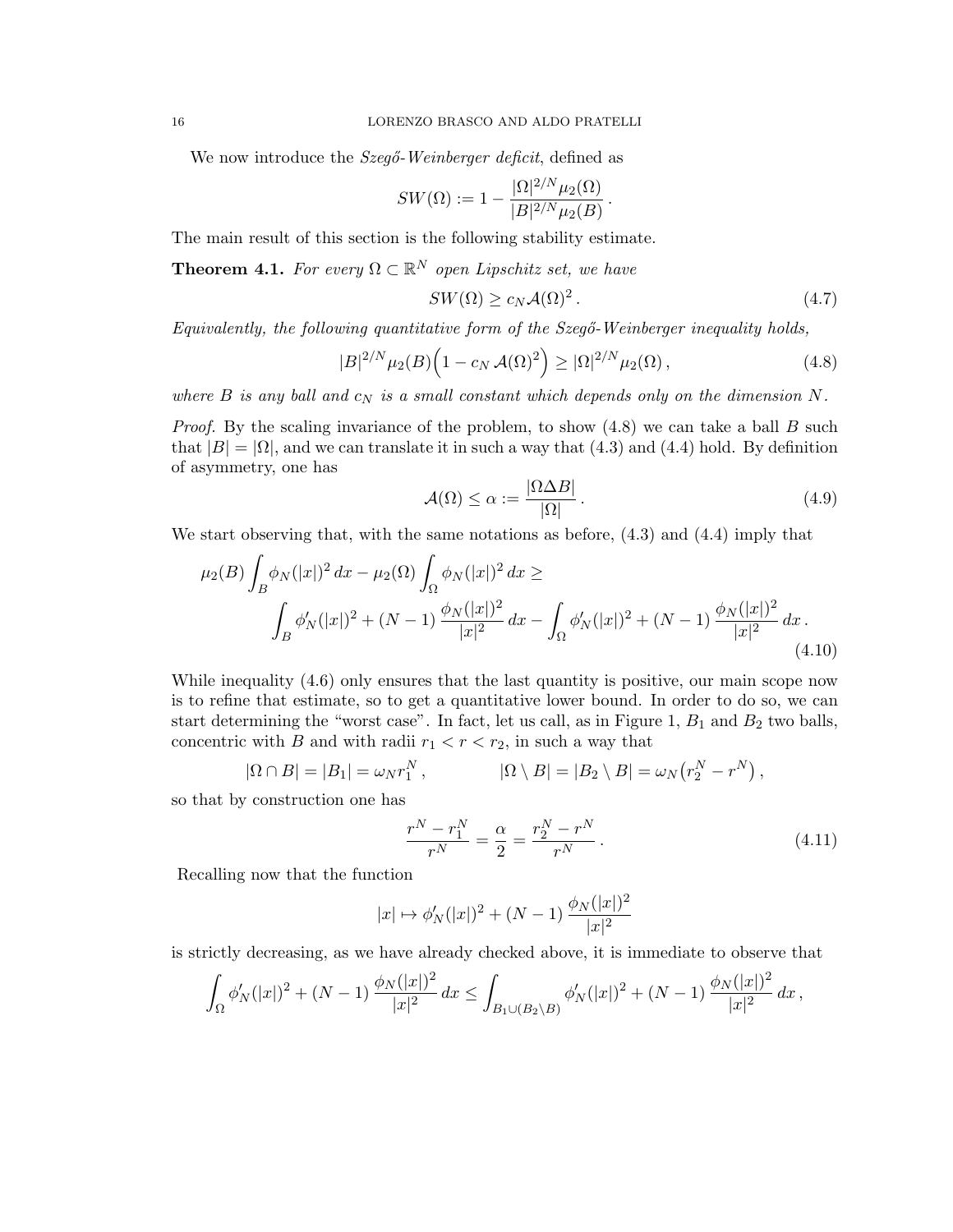

FIGURE 1. The construction of the proof of Theorem 4.1

so that from (4.10) we can deduce

$$
\mu_2(B) \int_B \phi_N(|x|)^2 dx - \mu_2(\Omega) \int_{\Omega} \phi_N(|x|)^2 dx \ge
$$
\n
$$
\int_{B \setminus B_1} \phi'_N(|x|)^2 + (N-1) \frac{\phi_N(|x|)^2}{|x|^2} dx - \int_{B_2 \setminus B} \phi'_N(|x|)^2 + (N-1) \frac{\phi_N(|x|)^2}{|x|^2} dx.
$$
\n(4.12)

Concerning the left-hand side, recalling  $(4.5)$  and using  $(2.2)$  and  $(4.1)$  we have

$$
\int_{\Omega} \phi_N(|x|)^2 dx \ge \int_B \phi_N(|x|)^2 dx = r^2 \int_{\{|y| \le 1\}} |y|^{2-N} J_{N/2}(\beta_{N/2,1}|y|)^2 dy = |\Omega|^{2/N} \eta_N,
$$

where we have set

$$
\eta_N := \omega_N^{-2/N} \int_{\{|y| \le 1\}} |y|^{2-N} J_{N/2}(\beta_{N/2,1}|y|)^2 dy.
$$

Notice that  $\eta_N$  is a constant which only depends on the dimension N. Hence, we can estimate the left-hand side of (4.12) as

$$
\mu_2(B) \int_B \phi_N(|x|)^2 dx - \mu_2(\Omega) \int_{\Omega} \phi_N(|x|)^2 dx \le (\mu_2(B) - \mu_2(\Omega)) \int_B \phi_N(|x|)^2 dx
$$
  
=  $|\Omega|^{2/N} \eta_N(\mu_2(B) - \mu_2(\Omega)).$  (4.13)

On the other hand, concerning the right-hand side of (4.12), again recalling that the integrand is strictly decreasing and that  $\phi_N'(t) = 0$  for  $t \geq r$  we get

$$
\int_{B\setminus B_1} \phi'_N(|x|)^2 + (N-1) \frac{\phi_N(|x|)^2}{|x|^2} dx \ge \int_{B\setminus B_1} (N-1) \frac{\phi_N(r)^2}{r^2} dx
$$
\n
$$
= \frac{(N-1)\omega_N \phi_N(r)^2}{r^2} \left(r^N - r_1^N\right),
$$
\n(4.14)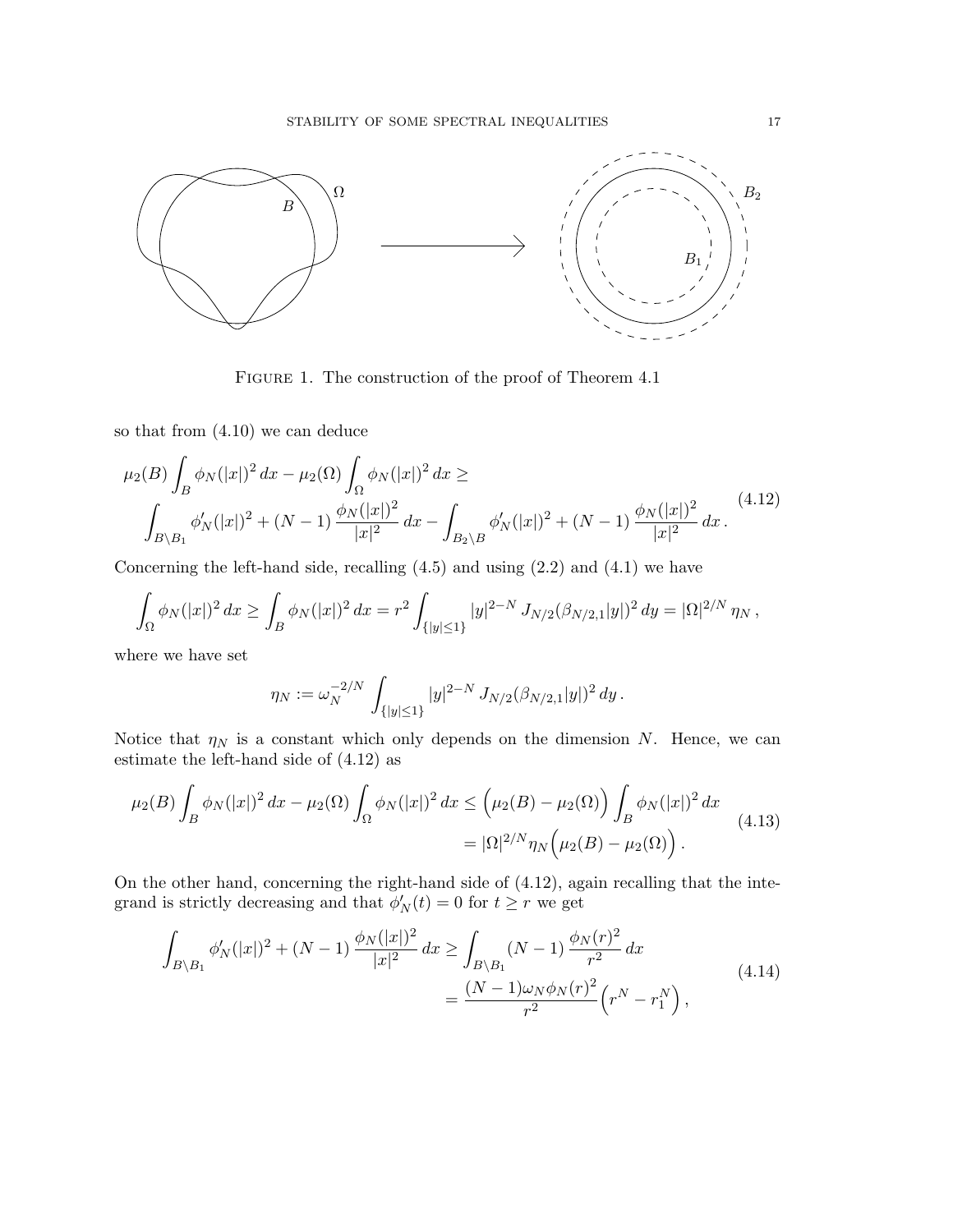while

$$
\int_{B_2 \setminus B} \phi'_N(|x|)^2 + (N-1) \frac{\phi_N(|x|)^2}{|x|^2} dx = (N-1)\phi_N(r)^2 \int_{B_2 \setminus B} \frac{1}{|x|^2} dx
$$
\n
$$
= N\omega_N(N-1)\phi_N(r)^2 \int_r^{r_2} t^{N-3} dx \le \frac{N\omega_N\phi_N(r)^2}{r} \left(r_2^{N-1} - r^{N-1}\right).
$$
\n(4.15)

Therefore, inserting  $(4.13)$ ,  $(4.14)$  and  $(4.15)$  into  $(4.12)$ , we get

$$
|\Omega|^{2/N}\left(\mu_2(B) - \mu_2(\Omega)\right) \ge \frac{\omega_N \tilde{\eta}_N}{r^N} \left( (N-1)\left(r^N - r_1^N\right) - N\left(r r_2^{N-1} - r^N\right)\right)
$$

where, using  $(2.2)$  again, we have set

$$
\tilde{\eta}_N := \frac{\phi_N(r)^2}{\eta_N} r^{N-2} = \frac{J_{N/2}(\beta_{N/2,1})^2}{\eta_N} ,
$$

which is still a constant depending only on the dimension  $N$ .

Since  $|\Omega| = |B|$ , the thesis will follow as soon as we show that

$$
(N-1)\frac{r^N - r_1^N}{r^N} - N\frac{rr_2^{N-1} - r^N}{r^N} \ge c_N \mathcal{A}(\Omega)^2.
$$
 (4.16)

But in fact, by the second equality in (4.11), one has

$$
r_2 = r \left( 1 + \frac{\alpha}{2} \right)^{\frac{1}{N}},
$$

and since one surely has  $\alpha \leq 2$ , this implies

$$
r_2^{N-1} = r^{N-1} \left( 1 + \frac{\alpha}{2} \right)^{\frac{N-1}{N}} \le r^{N-1} \left( 1 + \frac{N-1}{N} \frac{\alpha}{2} - c_N \alpha^2 \right),
$$

for a strictly positive constant  $c_N$  depending only on N. Using now the first equality in (4.11), a simple calculation gives

$$
(N-1)\frac{r^N - r_1^N}{r^N} - N\frac{rr_2^{N-1} - r^N}{r^N} = (N-1)\frac{\alpha}{2} - N\frac{r_2^{N-1} - r^{N-1}}{r^{N-1}}
$$

$$
\ge (N-1)\frac{\alpha}{2} - N\left(\frac{N-1}{N}\frac{\alpha}{2} - c_N\alpha^2\right)
$$

$$
= Nc_N\alpha^2.
$$

Finally, recalling  $(4.9)$  we obtain  $(4.16)$  and the proof is concluded.

Before concluding this Section, we make some observations on the comparison between eigenvalues of the Laplacian with different boundary conditions: it is well-known that combining the Faber-Krahn inequality together with the Szegő-Weinberger one, we get

$$
\mu_2(\Omega) \leq \mu_2(B) < \lambda_1(B) \leq \lambda_1(\Omega) \,,
$$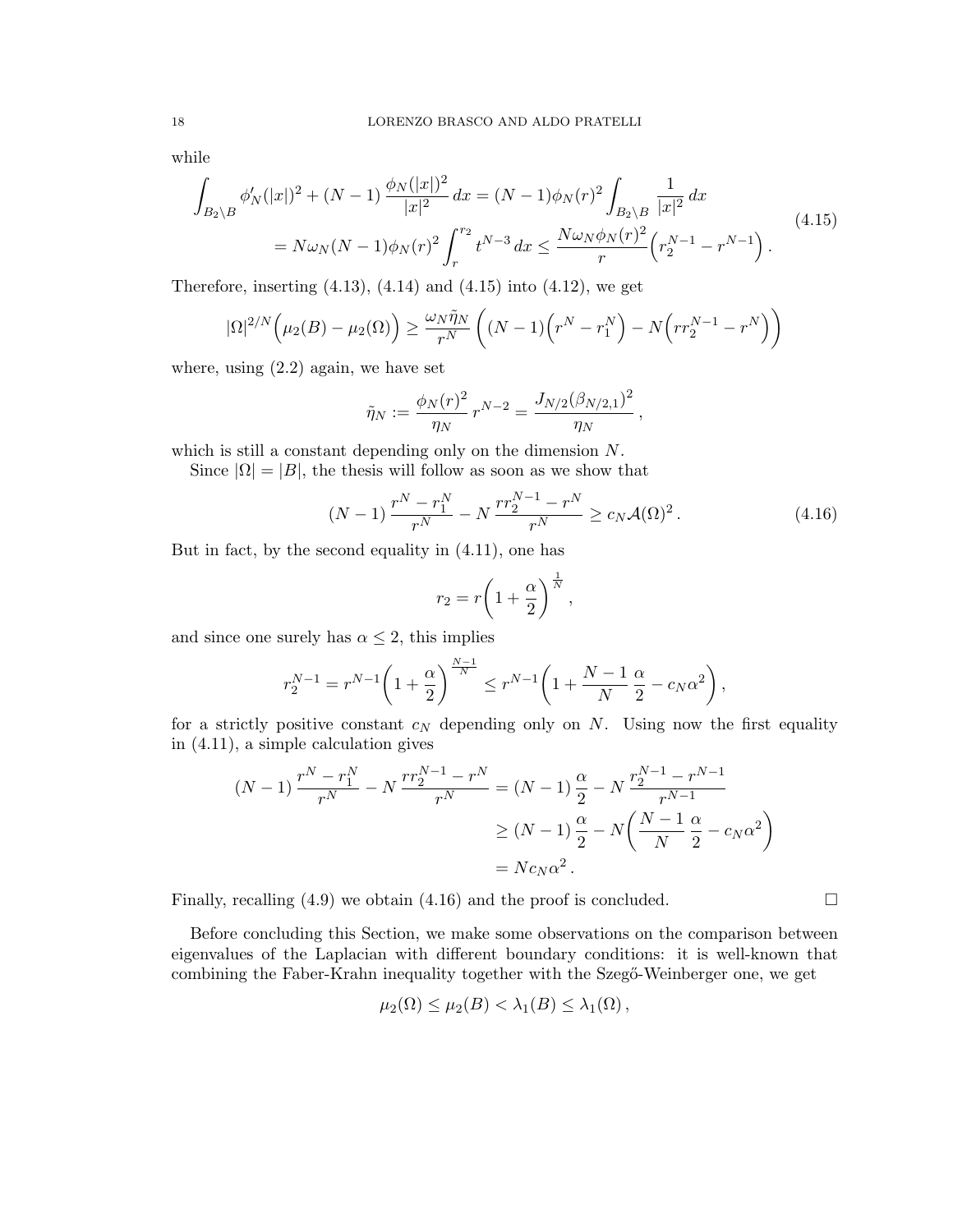that is for every domain  $\Omega$  we have  $\mu_2(\Omega) < \lambda_1(\Omega)$ . The strict inequality for balls  $\mu_2 < \lambda_1$ is based on an explicit computation, which actually gives  $\mu_2(B) = \theta_N \lambda_1(B)$ , for a positive constant  $\theta_N < 1$  depending only on the dimension N and given by

$$
\theta_N = \left(\frac{\beta_{N/2,1}}{j_{N/2-1,1}}\right)^2,\tag{4.17}
$$

where  $\beta_{N/2,1}$  is as before and  $j_{N/2-1,1}$  is the first zero of the Bessel function  $J_{N/2-1}$ . Then, we can rephrase everything by saying that

$$
\mu_2(\Omega) \leq \theta_N \lambda_1(\Omega) ,
$$

and equality sign holds if and only if  $\Omega$  is a ball. We can easily derive a stability estimate for this inequality: namely, we have the following.

**Corollary 4.2.** For every  $\Omega \subset \mathbb{R}^N$  open bounded set with Lipschitz boundary, we have

$$
|\Omega|^{2/N}\Big(\theta_N\lambda_1(\Omega)-\mu_2(\Omega)\Big)\geq c_N\,\mathcal{A}(\Omega)^2\,,
$$

for some constant  $c_N$  depending only on N, while  $\theta_N$  is given by (4.17).

*Proof.* Let B be a ball such that  $|B| = |\Omega|$ , then it is enough to observe

$$
\theta_N \lambda_1(\Omega) - \mu_2(\Omega) = \theta_N(\lambda_1(\Omega) - \lambda_1(B)) + \theta_N \lambda_1(B) - \mu_2(\Omega)
$$
  
=  $\theta_N(\lambda_1(\Omega) - \lambda_1(B)) + \mu_2(B) - \mu_2(\Omega) \ge \mu_2(B) - \mu_2(\Omega)$ ,

and then apply  $(4.7)$ .

## 5. Decay rate of nearly circular ellipses

We now turn to the question of sharpness of the exponent 2 for the Fraenkel asymmetry in (4.7). To do so, we have to exhibit a family  $\Omega_{\varepsilon}$  of small deformations of a ball, such that  $\mathcal{A}(\Omega_{\varepsilon}) \to 0$  and

$$
|B|^{2/N} \mu_2(B) \leq |\Omega|^{2/N} \mu_2(\Omega_{\varepsilon}) + C_N \mathcal{A}(\Omega_{\varepsilon})^2,
$$

with a constant  $C_N$  independent of  $\varepsilon$ . If this is true, then we have the asymptotic behaviour  $|B|^{2/N}\mu_2(B) - |\Omega_\varepsilon|^{2/N}\mu_2(\Omega_\varepsilon) = O(\mathcal{A}(\Omega_\varepsilon)^2)$ , thus proving the sharpness of the exponent 2 in the inequality  $(4.7)$  for the Szeg $\ddot{\text{o}}$ -Weinberger deficit.

The easiest deformations that one can consider are ellipsoids  $E_{\varepsilon}$ : in this section, we show that this is not the right choice, proving that

$$
|B|^{2/N}\mu_2(B)-|E_{\varepsilon}|^{2/N}\mu_2(E_{\varepsilon})\approx\mathcal{A}(E_{\varepsilon}).
$$

At a first sight, this is quite surprising: indeed, nearly spherical ellipsoids prescribe the right decay rate both in the standard isoperimetric inequality and in the Faber-Krahn one.

In what follows, for simplicity we restrict to the case  $N = 2$ . As it will apparent in a while, this is not restrictive and the very same calculations can be performed for every N.

Let  $D \subset \mathbb{R}^2$  be the disk with unit radius and centered at the origin. For every  $\varepsilon > 0$ , we set

$$
\mathcal{M}_{\varepsilon} = \left[ \begin{array}{cc} 1 + \varepsilon & 0 \\ 0 & \frac{1}{1 + \varepsilon} \end{array} \right],
$$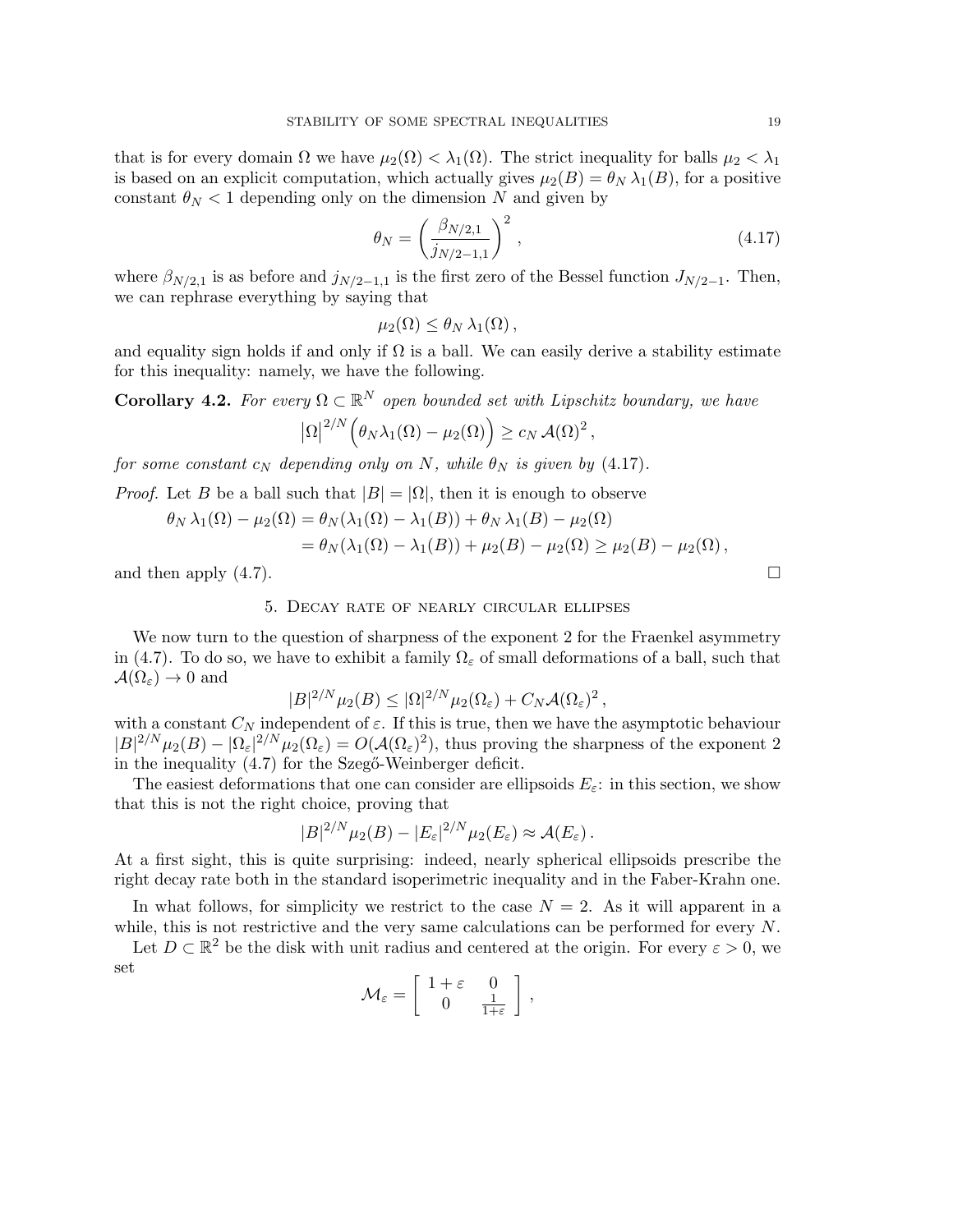and we consider the ellipse  $E_{\varepsilon} = \mathcal{M}_{\varepsilon} D$ . The first non trivial Neumann-Laplacian eigenvalue of  $E_{\varepsilon}$  is defined through

$$
\mu_2(E_{\varepsilon}) = \min_{v \in W^{1,2}(E_{\varepsilon}) \backslash \{0\}, \int_{E_{\varepsilon}} v(x) dx = 0} \frac{\int_{E_{\varepsilon}} |\nabla v(x)|^2 dx}{\int_{E_{\varepsilon}} v(x)^2 dx}.
$$

Remark 5.1. It is worth stressing here that for the case of an ellipse, the explicit determination of the eigenvalues is quite a tricky fact. Indeed, proceeding as in the case of the disk, that is, introducing elliptic coordinates and separating the variables, we then arrive to a family of ODEs, called Mathieu equations, whose solutions are correspondingly called Mathieu functions (see [13]). Then, in order to determine the eigenvalues, at least in the Dirichlet case, one has to determine the zeros of these functions. Some interesting (though quite involved and not easy to deal with) asymptotic formulas for the eigenvalues in the case of the Dirichlet-Laplacian can be found in [16] (see formula (5.1), for the case of eccentricity  $\approx 0$ ). In the Neumann case, the situation is even worse, as far as one has to compute the zeros of derivatives of Mathieu functions. This is why we have preferred here to directly give an expansion of the Rayleigh quotient.

In order to obtain an asymptotic expansion of  $\mu_2(E_{\varepsilon})$  as  $\varepsilon$  goes to 0, it is convenient to set the problem in the disk  $D$  with the obvious change of variable: more precisely, observe that defining

$$
\mathcal{B}_{\varepsilon} := \left[ \begin{array}{cc} \frac{1}{(1+\varepsilon)^2} & 0 \\ 0 & (1+\varepsilon)^2 \end{array} \right],
$$

.

we have

$$
\mu_2(E_{\varepsilon}) = \min_{u \in \mathcal{W}^{1,2}(D) \setminus \{0\}, \ f_D \ u \ dx = 0} \frac{\int_D \langle \mathcal{B}_{\varepsilon} \nabla u(x), \nabla u(x) \rangle \ dx}{\int_D u(x)^2 \ dx}
$$

We can further impose the normalization condition  $\int_D u(x)^2 dx = 1$ , without affecting the minimization problem. Let us set for simplicity

$$
S(D) = \left\{ u \in W^{1,2}(D) \setminus \{0\} : \int_D u(x) dx = 0, \int_D u(x)^2 dx = 1 \right\},\,
$$

so that

$$
\mu_2(E_{\varepsilon}) = \min_{u \in \mathcal{S}(D)} \int_D \langle \mathcal{B}_{\varepsilon} \nabla u(x), \nabla u(x) \rangle dx,
$$

and, at least formally

$$
\int_{D} \langle \mathcal{B}_{\varepsilon} \nabla u(x), \nabla u(x) \rangle dx = \int_{D} |\nabla u(x)|^2 dx + 2\varepsilon \int_{D} \left[ |\partial_{x_2} u(x)|^2 - |\partial_{x_1} u(x)|^2 \right] dx
$$
\n
$$
+ \varepsilon^2 \int_{D} \left[ 3|\partial_{x_2} u(x)|^2 + |\partial_{x_1} u(x)|^2 \right] dx + o(\varepsilon^2).
$$
\n(5.1)

The first order term in (5.1) can have a sign: in particular, take the two eigenfunctions corresponding to  $\mu_2(D)$ 

$$
\xi_2(x) = c J_1(\beta_{1,1}|x|) \frac{x_1}{|x|}
$$
 and  $\xi_3(x) = c J_1(\beta_{1,1}|x|) \frac{x_2}{|x|}$ ,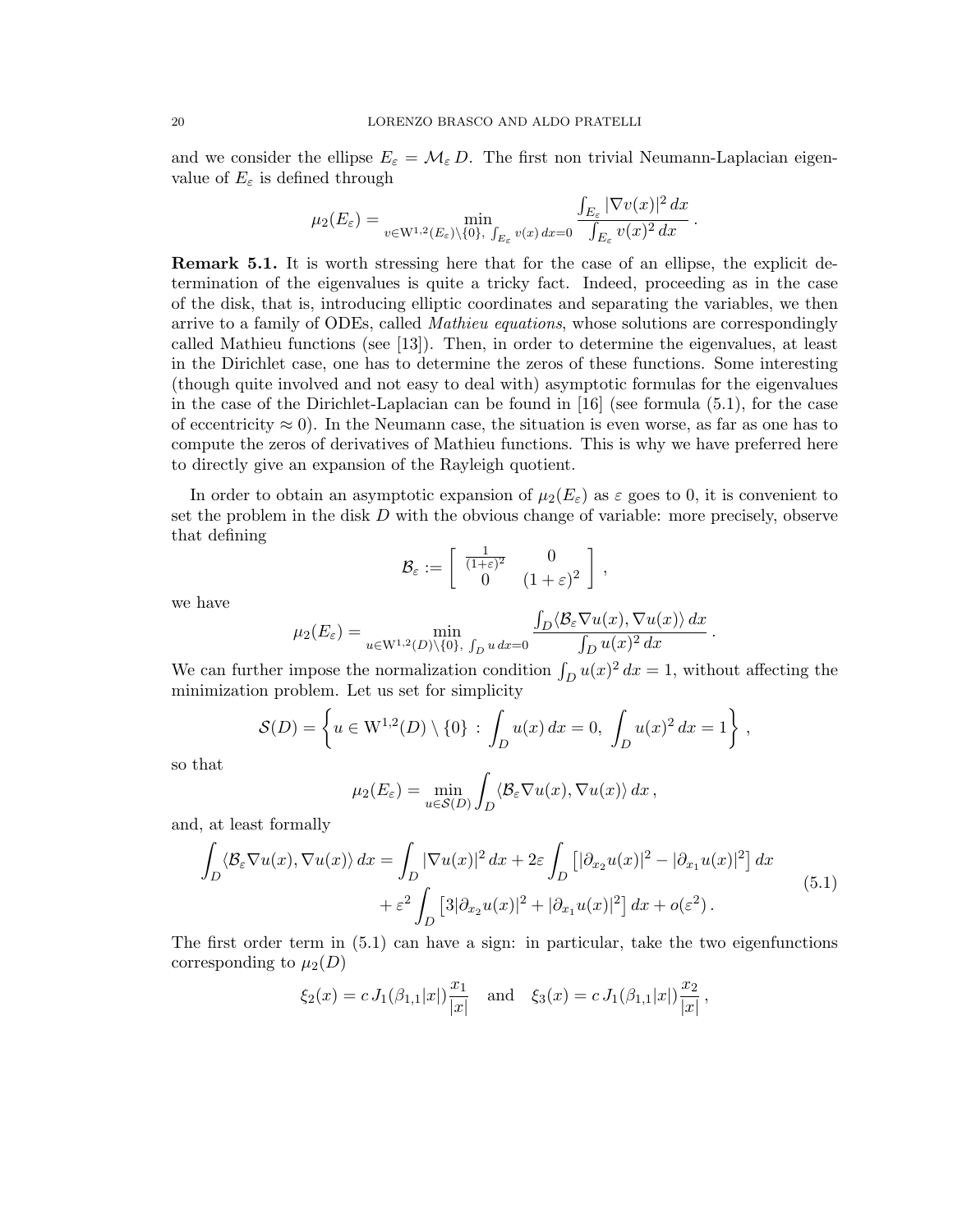being c the renormalization constant so that  $\xi_2, \xi_3 \in S(D)$ . Since  $\xi_2$  and  $\xi_3$  are eigenfunctions for  $\mu_2(D)$ , they minimize the leading term in (5.1), while for the first order we have

$$
\int_{D} \left[ |\partial_{x_2} \xi_2(x)|^2 - |\partial_{x_1} \xi_2(x)|^2 \right] dx = - \int_{D} \left[ |\partial_{x_2} \xi_3(x)|^2 - |\partial_{x_1} \xi_3(x)|^2 \right] dx,
$$

and an explicit computation gives

$$
\int_D [|\partial_{x_2} \xi_2(x)|^2 - |\partial_{x_1} \xi_2(x)|^2] dx < 0.
$$

This implies that

$$
\mu_2(E_{\varepsilon}) - \mu_2(D) = O(\varepsilon) = O(\mathcal{A}(E_{\varepsilon}))
$$

thus showing a linear decay rate in the Szeg<sub>"</sub>-Weinberger inequality. Hence, the ellipsoids do not show the optimality of the exponent 2 in (4.7).

**Remark 5.2.** Observe that the first order negative term is given by the eigenfuction  $\xi_2$ , corresponding to the direction  $x_1$  along which the disk has been stretched: the fact that  $\mu_2(D) - \mu(E_\varepsilon) \approx \varepsilon$  should not be surprising, since  $\mu_2(D)$  is a multiple eigenvalue, so that the function

$$
\Omega \mapsto \mu_2(\Omega) ,
$$

is not differentiable at the maximum point  $D$  (see [9, Chapter 5]). In a very rough way, we could say that at D the superdifferential of  $\mu_2(\cdot)$  is a proper set, not just a singleton.

# 6. SHARPNESS OF THE QUANTITATIVE  $SzEG\ddot{o}$ -Weinberger inequality

In this section, we will show the sharpness of the exponent 2 in the Szeg $\ddot{\text{o}}$ -Weinberger inequality (4.7). To do so, we will exhibit a family  $D_{\varepsilon}$  of sets approaching the disk D of unit radius in such a way that

$$
\mathcal{A}(D_{\varepsilon}) \approx \frac{|D_{\varepsilon} \Delta D|}{|D|} \approx \varepsilon, \qquad \qquad SW(D_{\varepsilon}) \approx \varepsilon^2.
$$

In our construction, we will work for simplicity in dimension  $N = 2$ , but the same argument could be generalized to any dimension  $N \geq 2$ . Since the whole construction is quite complicate, we will divide this section in various subsections.

6.1. Preliminaries: setting of the construction and main properties. As in the previous section, D stands for the unit disk and we identify its boundary  $\partial D$  with the circle  $\mathbb{S}^1$ . We consider a general nearly circular domain, given in polar coordinates by

$$
D_{\varepsilon} = \{(\varrho, \vartheta) : \vartheta \in [0, 2\pi], 0 \leq \varrho \leq 1 + \varepsilon \psi(\vartheta)\},\
$$

where  $\psi \in C^{\infty}(\mathbb{S}^1)$  is such that  $\int_{\mathbb{S}^1} \psi = 0$ , thus giving

$$
|D_{\varepsilon}| - |D| \lesssim \varepsilon^2. \tag{6.1}
$$

More precisely, we fix an angle  $\vartheta_0 \in (0, \pi/4)$  and we take a function  $\psi$  whose support is given by

$$
supp (\psi) = [-\vartheta_0, \vartheta_0] \cup [\pi - \vartheta_0, \pi + \vartheta_0],
$$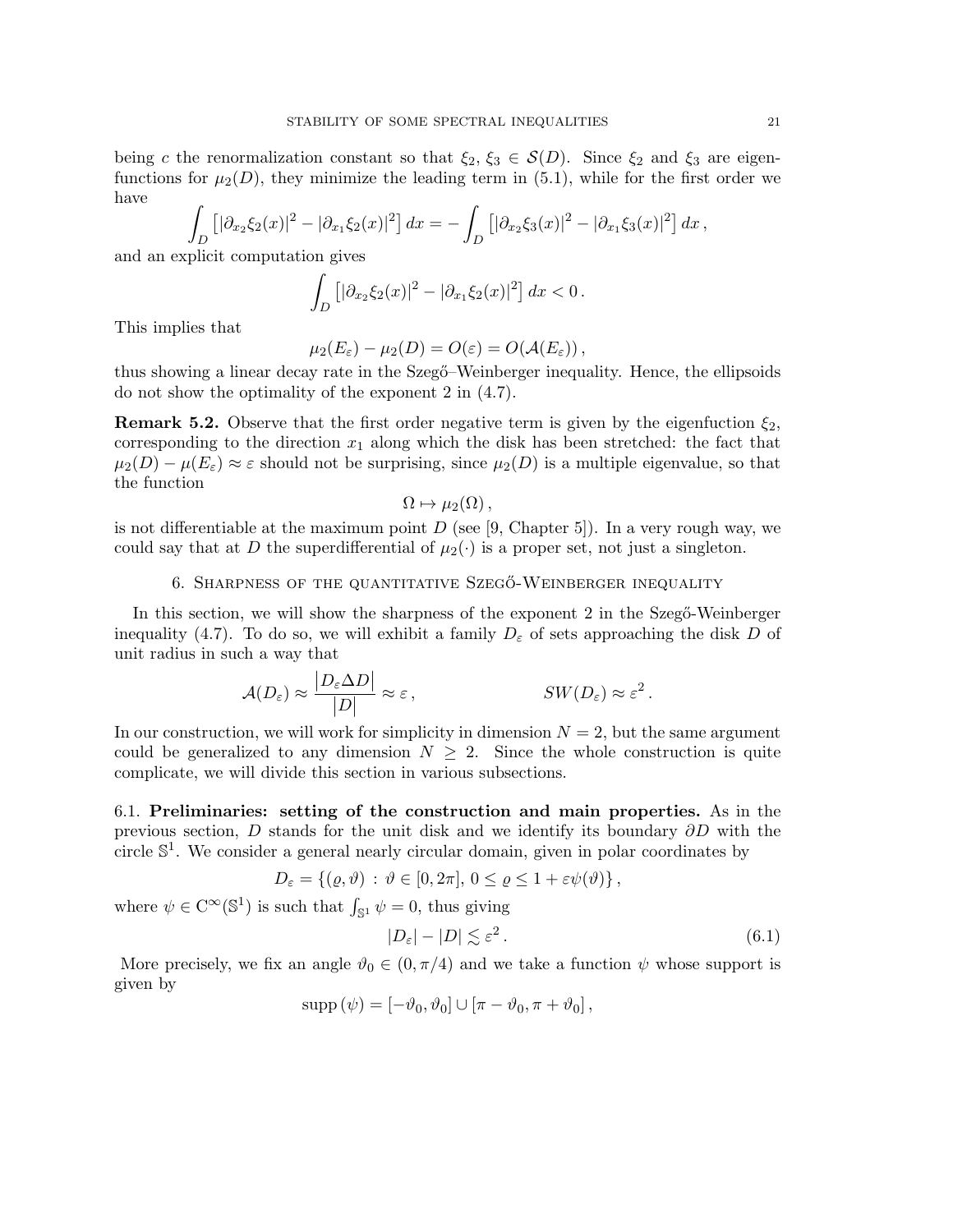

FIGURE 2. The set  $D_{\varepsilon}$ 

and such that, for any  $\vartheta \in (-\vartheta_0, \vartheta_0)$ ,

$$
\psi(\vartheta) > 0, \qquad \psi(\vartheta + \pi) = -\psi(\vartheta), \qquad \psi(-\vartheta) = \psi(\vartheta). \qquad (6.2)
$$

Observe that  $D_{\varepsilon}$  is invariant for reflections with respect to the  $x_1$  axis, and looks like the set in Figure 2: also observe that by construction one easily gets that

$$
\mathcal{A}(D_{\varepsilon}) \approx \frac{|D_{\varepsilon} \Delta D|}{|D|} \approx \varepsilon. \tag{6.3}
$$

Let us fix now an eigenfunction  $u_{\varepsilon}$  for  $\mu_2(D_{\varepsilon})$ , normalized in such a way that

$$
\int_{D_{\varepsilon}} u_{\varepsilon}^{2}(x) dx = 1, \qquad \qquad \int_{D_{\varepsilon}} |\nabla u_{\varepsilon}(x)|^{2} dx = \mu_{2}(D_{\varepsilon}). \qquad (6.4)
$$

**Remark 6.1.** Thanks to the fact that  $\partial D_{\varepsilon}$  is of class  $C^{\infty}$ , we obtain that  $u_{\varepsilon} \in C^{\infty}(\overline{D_{\varepsilon}})$ . Moreover, the domains  $D_{\varepsilon}$  are uniformly of class  $C^{k}$ , for every  $k \geq 0$ , hence we can assume the functions  $u_{\varepsilon}$  to satisfy uniform  $\mathbf{C}^{k}$  estimates

$$
||u_{\varepsilon}||_{\mathcal{C}^k(D_{\varepsilon})} \le H_k, \tag{6.5}
$$

for some constants  $H_k \in \mathbb{R}^+$  depending only on  $k \in \mathbb{N}$ .

Since we want to compare  $\mu_2(D_\varepsilon)$  with  $\mu_2(D)$ , we have to define suitable functions on D. To do so, we consider a C<sup>3</sup> extension  $\tilde{u}_{\varepsilon}$  of  $u_{\varepsilon}$  to the whole  $D \cup D_{\varepsilon}$ : we can make this extension in such a way that extension in such a way that

$$
\|\widetilde{u}_{\varepsilon}\|_{\mathcal{C}^3(D\cup D_{\varepsilon})} \le K \|u_{\varepsilon}\|_{\mathcal{C}^3(D_{\varepsilon})}.
$$
\n(6.6)

In particular, since  $\int_{D_{\varepsilon}} u_{\varepsilon} = 0$  and  $|D \setminus D_{\varepsilon}| = |D_{\varepsilon} \setminus D| = O(\varepsilon)$ , we have

$$
\delta := \frac{1}{|D|} \int_D \widetilde{u}_{\varepsilon}(x) dx = \frac{1}{|D|} \bigg( \int_{D \setminus D_{\varepsilon}} \widetilde{u}_{\varepsilon}(x) dx - \int_{D_{\varepsilon} \setminus D} u_{\varepsilon}(x) dx \bigg) = O(\varepsilon), \tag{6.7}
$$

because both the integrals are performed on a set of area  $\approx \varepsilon$  and the integrands satisfy global  $L^{\infty}$  estimates, uniformly in  $\varepsilon$ , thanks to (6.6) and (6.5).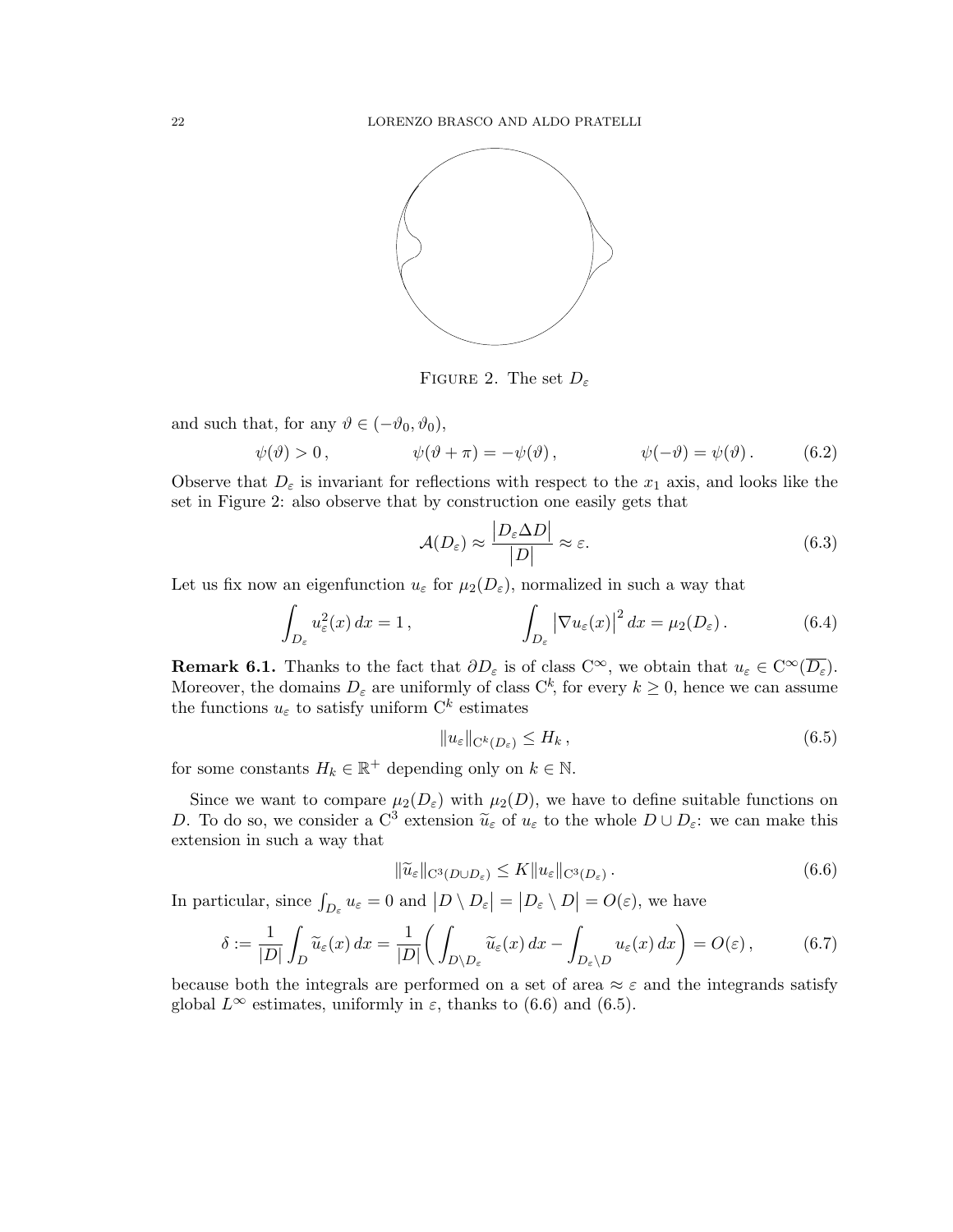We now come to define an admissible function for the Rayleigh quotient defining  $\mu_2(D)$ : we set

$$
v_{\varepsilon} := \widetilde{u}_{\varepsilon} \cdot 1_D - \delta, \qquad (6.8)
$$

and we immediately notice that

$$
||v_{\varepsilon}||_{\mathcal{C}^3(D_{\varepsilon})} \le K , \tag{6.9}
$$

thanks to (6.5), (6.6) and (6.7). In words,  $v_{\varepsilon}$  is the original eigenfunction  $u_{\varepsilon}$  extended to the whole  $D \cup D_{\varepsilon}$ , then restricted to D and finally vertically translated in order to satisfy the zero-mean condition. By the definition  $(6.8)$ , and recalling  $(6.7)$ , we immediately observe that

$$
\left| \int_{D} v_{\varepsilon}^{2} - \tilde{u}_{\varepsilon}^{2} \right| = \left| \int_{D} \left( \frac{1}{|D|^{2}} \left( \int_{D} \tilde{u}_{\varepsilon} \right)^{2} - \frac{2}{|D|} \left( \int_{D} \tilde{u}_{\varepsilon} \right) \tilde{u}_{\varepsilon} \right) \right|
$$
\n
$$
= \frac{1}{|D|} \left( \int_{D} \tilde{u}_{\varepsilon} \right)^{2} \le K \varepsilon^{2}.
$$
\n(6.10)

Moreover, still using the definition (6.8), and the fact that  $\tilde{u}_{\varepsilon}$  satisfies (6.6) and coincides with  $u_{\varepsilon}$  on  $D \cap D_{\varepsilon}$ , it is also

$$
\left| \int_{D \setminus D_{\varepsilon}} v_{\varepsilon}^{2} - \tilde{u}_{\varepsilon}^{2} \right| \leq \int_{D \setminus D_{\varepsilon}} |v_{\varepsilon}^{2} - \tilde{u}_{\varepsilon}^{2}| \leq K \int_{D \setminus D_{\varepsilon}} |v_{\varepsilon} - \tilde{u}_{\varepsilon}| = K \frac{|D \setminus D_{\varepsilon}|}{|D|} \int_{D} \tilde{u}_{\varepsilon} \leq K \varepsilon^{2}.
$$
 (6.11)

By (6.10) and (6.11), also recalling (6.4), we can thus estimate  $\mu_2(D)$  from above as follows

$$
\mu_2(D) \le \frac{\int_D |\nabla v_{\varepsilon}(x)|^2 dx}{\int_D v_{\varepsilon}(x)^2 dx} \le \frac{\int_{D \cap D_{\varepsilon}} |\nabla u_{\varepsilon}(x)|^2 dx + \int_{D \setminus D_{\varepsilon}} |\nabla v_{\varepsilon}(x)|^2 dx}{\int_{D \cap D_{\varepsilon}} u_{\varepsilon}(x)^2 dx + \int_{D \setminus D_{\varepsilon}} \tilde{u}_{\varepsilon}(x)^2 dx - K\varepsilon^2} \le \frac{\mu_2(D_{\varepsilon}) + \int_{D \setminus D_{\varepsilon}} |\nabla v_{\varepsilon}(x)|^2 dx - \int_{D_{\varepsilon} \setminus D} |\nabla u_{\varepsilon}(x)|^2 dx}{1 + \int_{D \setminus D_{\varepsilon}} v_{\varepsilon}(x)^2 dx - \int_{D_{\varepsilon} \setminus D} u_{\varepsilon}(x)^2 dx - K\varepsilon^2}.
$$

Introducing the two error terms

$$
R_1(\varepsilon) = \int_{D \setminus D_{\varepsilon}} |\nabla v_{\varepsilon}|^2 - \int_{D_{\varepsilon} \setminus D} |\nabla u_{\varepsilon}|^2 \quad \text{and} \quad R_2(\varepsilon) = \int_{D \setminus D_{\varepsilon}} v_{\varepsilon}^2 - \int_{D_{\varepsilon} \setminus D} u_{\varepsilon}^2,
$$

we thus have obtained the following estimate for  $\mu_2(D)$ 

$$
\mu_2(D) \le \frac{\mu_2(D_\varepsilon) + R_1(\varepsilon)}{1 + R_2(\varepsilon) - K\varepsilon^2}.
$$
\n(6.12)

We notice that thanks to the uniform estimates  $(6.5)$  with  $k = 0, 1$ , it is immediate to estimate

$$
|R_1(\varepsilon)| \le K\varepsilon, \qquad |R_2(\varepsilon)| \le K\varepsilon, \qquad (6.13)
$$

which inserted in (6.12) gives the easy estimate

$$
\mu_2(D) \leq \mu_2(D_{\varepsilon}) + K\varepsilon.
$$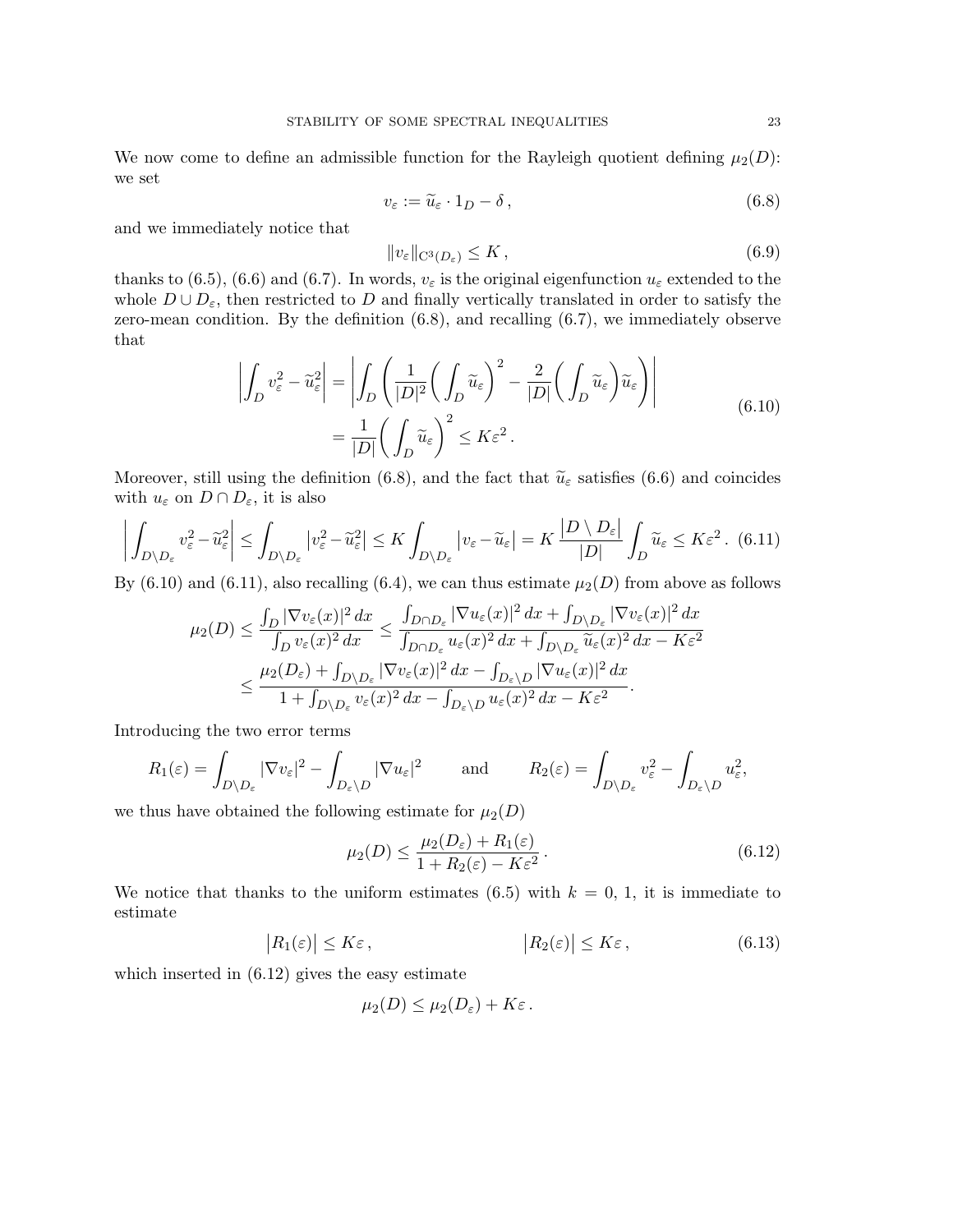More generally, we have the following simple but important fact: each estimate on the error terms  $R_1$  and  $R_2$  automatically translates into an estimate of the same order for the deficit. Let us state precisely this observation, whose proof is immediate from (6.12).

**Lemma 6.2.** Let  $\omega : [0,1] \to \mathbb{R}^+$  be a continuous function with  $t^2/K \leq \omega(t) \leq Kt$ . If there exists a constant  $C > 0$  such that

$$
|R_1(\varepsilon)| \le C \,\omega(\varepsilon) \qquad \text{and} \qquad |R_2(\varepsilon)| \le C \,\omega(\varepsilon), \tag{6.14}
$$

then there exists a constant  $C'$  such that

$$
\mu_2(D) \leq \mu_2(D_\varepsilon) + C' \,\omega(\varepsilon)
$$

for every sufficiently small  $\varepsilon > 0$ .

Keeping in mind Theorem 4.1, (6.3) and (6.1), we know that

$$
SW(D_{\varepsilon}) \approx \mu_2(D) - \mu_2(D_{\varepsilon}),
$$

hence to conclude the optimality of the exponent 2 in  $(4.7)$  one would like to prove  $(6.14)$ with  $\omega(t) = t^2$ .

6.2. First step: some heuristics and a "toy proof". In this subsection, we briefly present the "toy scheme of proof" in order to introduce the main ideas that will give us the searched result. Then, in next subsections, we will give the formal proof. We will focus on the term  $R_1(\varepsilon)$ , but one can easily see that everything works exactly in the same way for  $R_2(\varepsilon)$ .

Let us start observing that

$$
\int_{D_{\varepsilon}\setminus D} |\nabla u_{\varepsilon}(x)|^2 dx = \int_{-\vartheta_0}^{\vartheta_0} \int_{1}^{1+\varepsilon\psi(\vartheta)} \left( (\partial_{\varrho} u_{\varepsilon})^2 + \frac{1}{\varrho^2} (\partial_{\vartheta} u_{\varepsilon})^2 \right) \varrho d\varrho d\vartheta
$$

and

$$
\int_{D\setminus D_{\varepsilon}} |\nabla v_{\varepsilon}(x)|^2 dx = \int_{\pi-\vartheta_0}^{\pi+\vartheta_0} \int_{1+\varepsilon\psi(\vartheta)}^1 \left( (\partial_{\varrho}v_{\varepsilon})^2 + \frac{1}{\varrho^2} (\partial_{\vartheta}v_{\varepsilon})^2 \right) \varrho \,d\varrho \,d\vartheta.
$$

Using the fact that  $\partial_{\rho}u_{\varepsilon}(\vartheta,\varrho)=O(\varepsilon)$  and  $\partial_{\rho}v_{\varepsilon}(\vartheta,\varrho)=O(\varepsilon)$  for  $\varrho=1+O(\varepsilon)$  (which in turn is an immediate consequence of the geometry, together with  $(6.5)$  for  $k = 2$ ), and the fact that  $|D \setminus D_{\varepsilon}| = |D_{\varepsilon} \setminus D| \approx \varepsilon$ , one can calculate

$$
\int_{D_{\varepsilon}\setminus D} |\nabla u_{\varepsilon}(x)|^2 dx = \int_{-\vartheta_0}^{\vartheta_0} \int_{1}^{1+\varepsilon\psi(\vartheta)} \frac{1}{\varrho^2} (\partial_{\vartheta} u_{\varepsilon})^2 \varrho d\varrho d\vartheta + o(\varepsilon^2)
$$
  
=  $\varepsilon \int_{-\vartheta_0}^{\vartheta_0} \psi(\vartheta) \left( \partial_{\vartheta} u_{\varepsilon}(\vartheta, 1) \right)^2 d\vartheta + O(\varepsilon^2),$ 

and similarly

$$
\int_{D\setminus D_{\varepsilon}} |\nabla v_{\varepsilon}(x)|^2 dx = \int_{\pi-\vartheta_0}^{\pi+\vartheta_0} \int_{1+\varepsilon\psi(\vartheta)}^1 \frac{1}{\varrho^2} (\partial_{\vartheta} v_{\varepsilon})^2 \varrho d\varrho d\vartheta + o(\varepsilon^2)
$$
  
= 
$$
-\varepsilon \int_{\pi-\vartheta_0}^{\pi+\vartheta_0} \psi(\vartheta) \left(\partial_{\vartheta} v_{\varepsilon}(\vartheta,1)\right)^2 d\vartheta + O(\varepsilon^2).
$$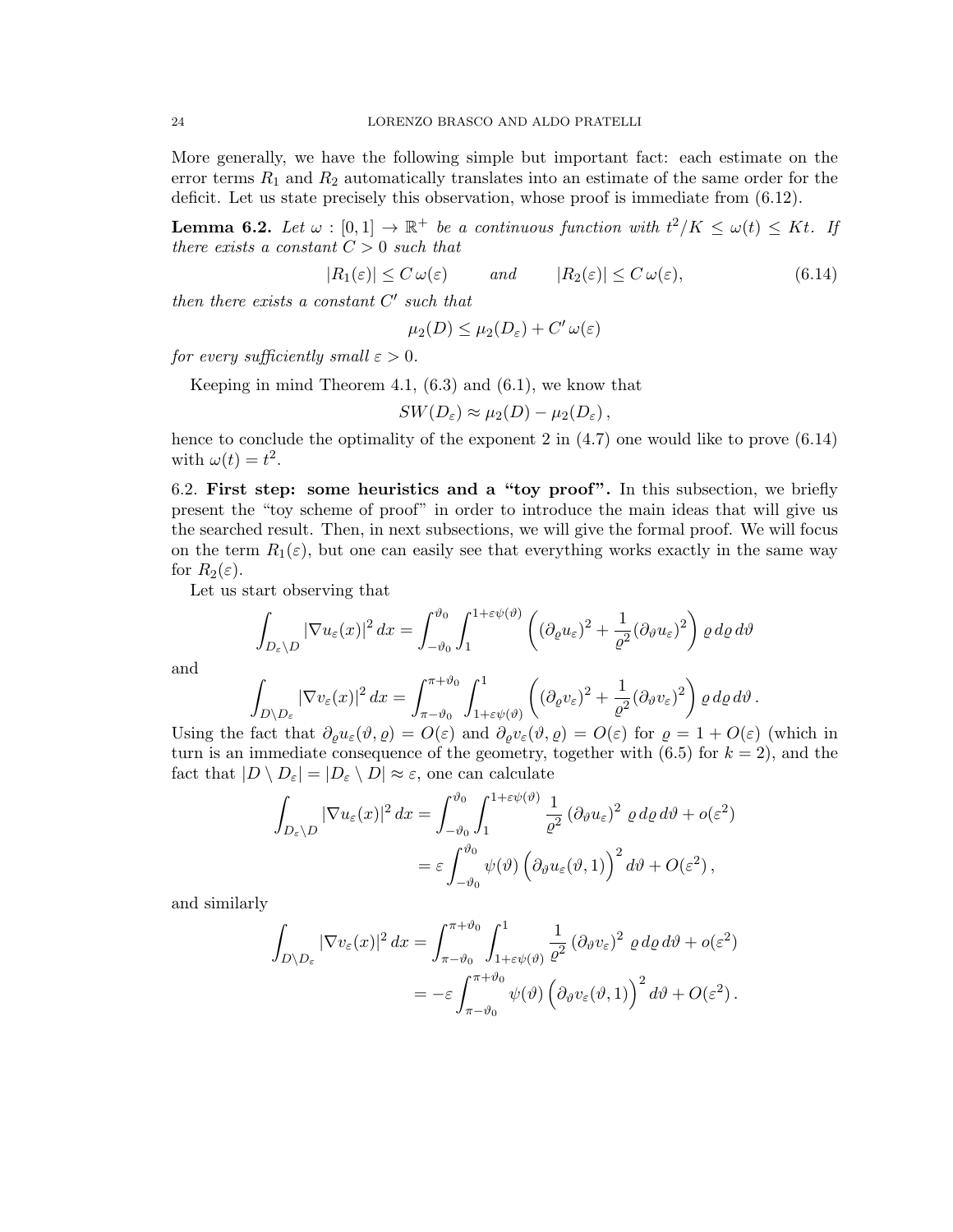Hence, recalling that by (6.2) one has  $\psi(\vartheta + \pi) = -\psi(\vartheta)$ , one gets

$$
R_1(\varepsilon) = -\varepsilon \int_{\pi-\vartheta_0}^{\pi+\vartheta_0} \psi(\vartheta) \left(\partial_{\vartheta} v_{\varepsilon}(\vartheta,1)\right)^2 d\vartheta - \varepsilon \int_{-\vartheta_0}^{\vartheta_0} \psi(\vartheta) \left(\partial_{\vartheta} u_{\varepsilon}(\vartheta,1)\right)^2 d\vartheta + O(\varepsilon^2)
$$
  
\n
$$
= \varepsilon \int_{-\vartheta_0}^{\vartheta_0} \psi(\vartheta) \left(\partial_{\vartheta} v_{\varepsilon}(\vartheta+\pi,1)^2 - \partial_{\vartheta} u_{\varepsilon}(\vartheta,1)^2\right) d\vartheta + O(\varepsilon^2)
$$
(6.15)  
\n
$$
= \varepsilon \int_{-\vartheta_0}^{\vartheta_0} \psi(\vartheta) \left(\partial_{\vartheta} v_{\varepsilon}(\vartheta+\pi,1)^2 - \partial_{\vartheta} v_{\varepsilon}(\vartheta,1)^2\right) d\vartheta + O(\varepsilon^2),
$$

where the last equality is due to the fact that by definition  $u_{\varepsilon} = v_{\varepsilon}$  up to the constant  $\delta$ around  $(1, \vartheta)$ , with  $\vartheta \in (-\vartheta_0, \vartheta_0)$ . The idea now is quite simple: one can guess that  $v_{\varepsilon}$  is sufficiently close to an eigenfunction  $\bar{u}$  for  $\mu_2(D)$ . For example, imagine that  $v_{\varepsilon}$  coincides with  $\bar{u}$ , up to an error of order  $\varepsilon$ : then substituting  $v_{\varepsilon}$  with  $\bar{u}$  in the above estimate the integral term would disappear, thanks to the symmetries of the eigenfunctions of the disk. This would improve the rate of convergence to 0 of the term  $R_1(\varepsilon)$  up to an order  $\varepsilon^2$ .

It is important to notice that more generally, by means of (6.15) and Lemma 6.2, we have the following chain of implications

$$
\min_{\xi \in E_2} ||v_{\varepsilon} - \xi||_{\mathcal{C}^1(\overline{D})} \approx \omega(\varepsilon) \implies |R_i(\varepsilon)| \lesssim \varepsilon \omega(\varepsilon) \implies |\mu_2(D) - \mu_2(D_{\varepsilon})| \lesssim \varepsilon \omega(\varepsilon)
$$

for every  $\omega$  as in Lemma 6.2, where  $E_2 = \{a \xi_2 + b \xi_3 : (a, b) \in \mathbb{R} \times \mathbb{R}\}\$ is the eigenspace relative to  $\mu_2(D)$ . As we will see, this observation constitutes the core of our proof of the sharpness of (4.7).

**Remark 6.3.** At this point, the reason why ellipsoids did not work in Section 5 becomes evident. Indeed, for the ellipsoid  $E_{\varepsilon}$  of the previous section, the function  $\psi$  satisfies  $\psi(\pi +$  $\vartheta$ ) =  $\psi(\vartheta)$  rather than (6.2). Hence, in (6.15) one would have that the two terms in the last integral add up instead of subtracting, thus giving  $R_1(\varepsilon) \approx \varepsilon$ , which is perfectly consistent with the fact that  $\mu_2(D) - \mu_2(E_{\varepsilon}) \approx \varepsilon$ .

6.3. Towards the proof: technical machinery. The first technical result we need is the following: the convergence of  $v_{\varepsilon}$  to the eigenspace  $E_2$  is quantified in terms of the decay rate of the error terms  $R_1$  and  $R_2$ .

**Lemma 6.4.** Let  $\omega$  be a function as in Lemma 6.2. Suppose that there exists  $C > 0$  such that for every  $\varepsilon$  small enough, we have

$$
|R_1(\varepsilon)| \le C \,\omega(\varepsilon) \qquad \text{and} \qquad |R_2(\varepsilon)| \le C \,\omega(\varepsilon). \tag{6.16}
$$

Then there exists an eigenfunction  $\xi_{\varepsilon}$  relative to  $\mu_2(D)$ , such that

$$
\|v_{\varepsilon} - \xi_{\varepsilon}\|_{\mathcal{C}^1(\overline{D})} \le \widetilde{C} \sqrt{\omega(\varepsilon)},\tag{6.17}
$$

for some constant  $\widetilde{C}$  depending on  $C$ , but not on  $\varepsilon$ .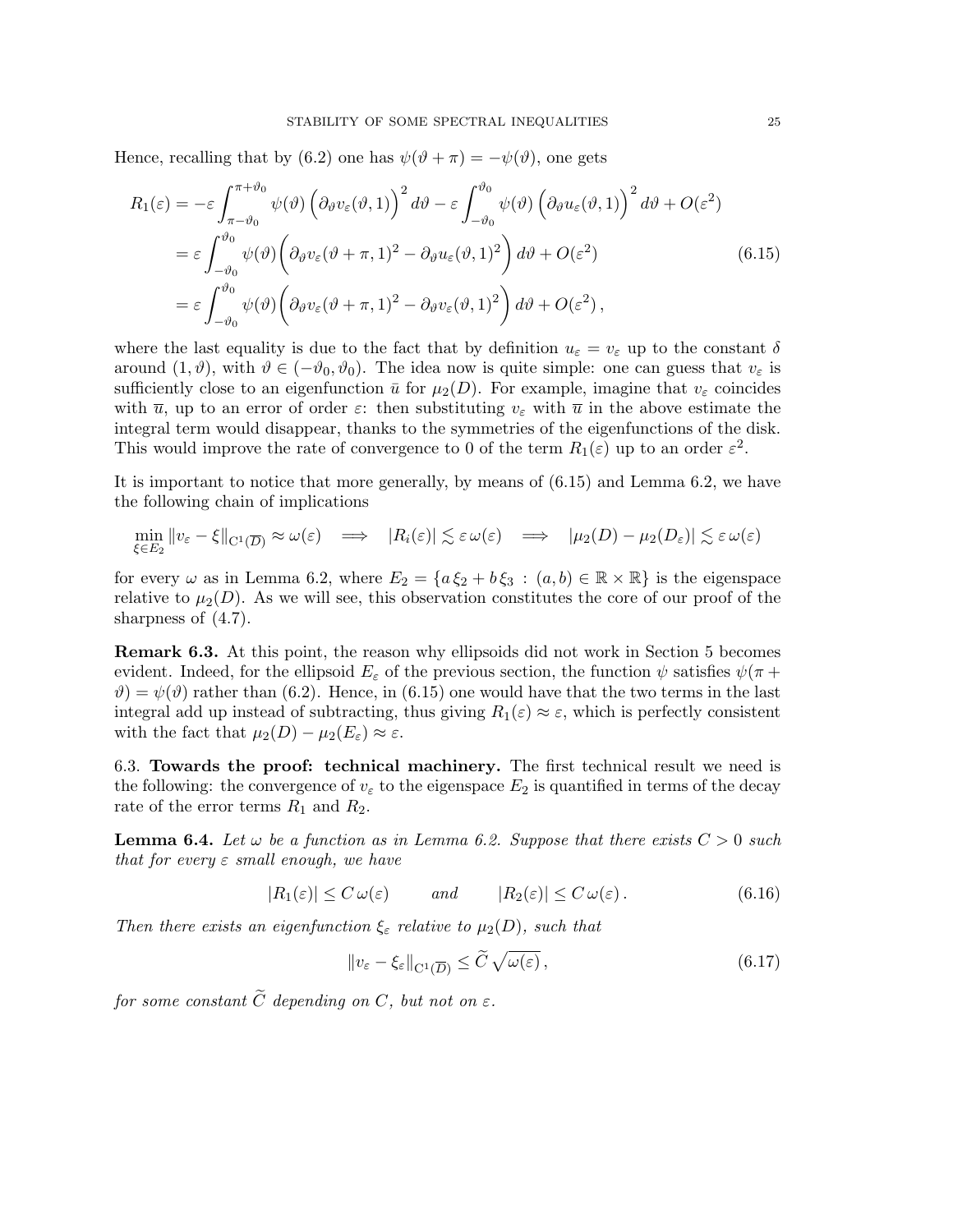*Proof.* We will proceed using a spectral decomposition in  $L^2(D)$  for  $v_{\varepsilon}$ , namely

$$
v_{\varepsilon} = \sum_{n\geq 2} a_n(\varepsilon) \xi_n ,
$$

where  $\{\xi_n\}_{n\geq 1}$  are the (renormalized) Neumann eigenfunctions of D, forming an orthonormal basis of  $L^2(D)$ , and where  $a_1(\varepsilon) = 0$  because  $v_{\varepsilon}$  has zero-mean.

First of all, one can easily calculate

$$
\sum_{n\geq 2} a_n(\varepsilon)^2 - 1 = ||v_{\varepsilon}||_{L^2(D)}^2 - 1 = \int_D v_{\varepsilon}^2 - \int_{D_{\varepsilon}} u_{\varepsilon}^2 = \int_D v_{\varepsilon}^2 - \tilde{u}_{\varepsilon}^2 - \int_{D \setminus D_{\varepsilon}} v_{\varepsilon}^2 - \tilde{u}_{\varepsilon}^2 + R_2(\varepsilon),
$$

which by  $(6.16)$  and recalling  $(6.10)$  and  $(6.11)$  yields

$$
\left| \sum_{n\geq 2} a_n(\varepsilon)^2 - 1 \right| \leq C\omega(\varepsilon) + K\varepsilon^2 \leq C_1 \omega(\varepsilon).
$$
 (6.18)

Notice now that by the normalization of the eigenfunctions and by definition one has  $\int_D |\nabla \xi_n|^2 = \mu_n(D)$  for all n, from which we get

$$
\mu_2(D_\varepsilon) = \int_{D_\varepsilon} |\nabla u_\varepsilon(x)|^2 dx
$$
  
= 
$$
\int_{D} |\nabla v_\varepsilon(x)|^2 dx + \int_{D_\varepsilon \setminus D} |\nabla u_\varepsilon(x)|^2 dx - \int_{D \setminus D_\varepsilon} |\nabla v_\varepsilon(x)|^2 dx
$$
 (6.19)  
= 
$$
\sum_{n \ge 2} a_n(\varepsilon)^2 \mu_n(D) - R_1(\varepsilon).
$$

Since assumption (6.16) and Lemma 6.2 ensure that  $|\mu_2(D) - \mu_2(D_\varepsilon)| \le C' \omega(\varepsilon)$ , from (6.18) and (6.19) we get

$$
\left| \sum_{n\geq 2} a_n(\varepsilon)^2 \mu_n(D) - \mu_2(D) \right| \leq (C + C') \omega(\varepsilon) = C_2 \omega(\varepsilon).
$$
 (6.20)

Recall now that  $\mu_2(D) = \mu_3(D) < \mu_4(D)$ . Hence, by (6.20) and (6.18) we have

$$
C_2 \omega(\varepsilon) \ge \left| \sum_{n\ge 2} a_n(\varepsilon)^2 \mu_n(D) - \mu_2(D) \right|
$$
  
=  $\left| \mu_2(D) \left( \sum_{n\ge 2} a_n(\varepsilon)^2 - 1 \right) + \sum_{n\ge 4} a_n(\varepsilon)^2 (\mu_n(D) - \mu_2(D)) \right|$   
 $\ge \left( \mu_4(D) - \mu_2(D) \right) \sum_{n\ge 4} a_n(\varepsilon)^2 - \mu_2(D) C_1 \omega(\varepsilon),$ 

which gives

$$
\sum_{n\geq 4} a_n(\varepsilon)^2 \leq C_3 \,\omega(\varepsilon)\,,\qquad \text{hence} \qquad \left| a_2(\varepsilon)^2 + a_3(\varepsilon)^2 - 1 \right| \leq C_4 \,\omega(\varepsilon),
$$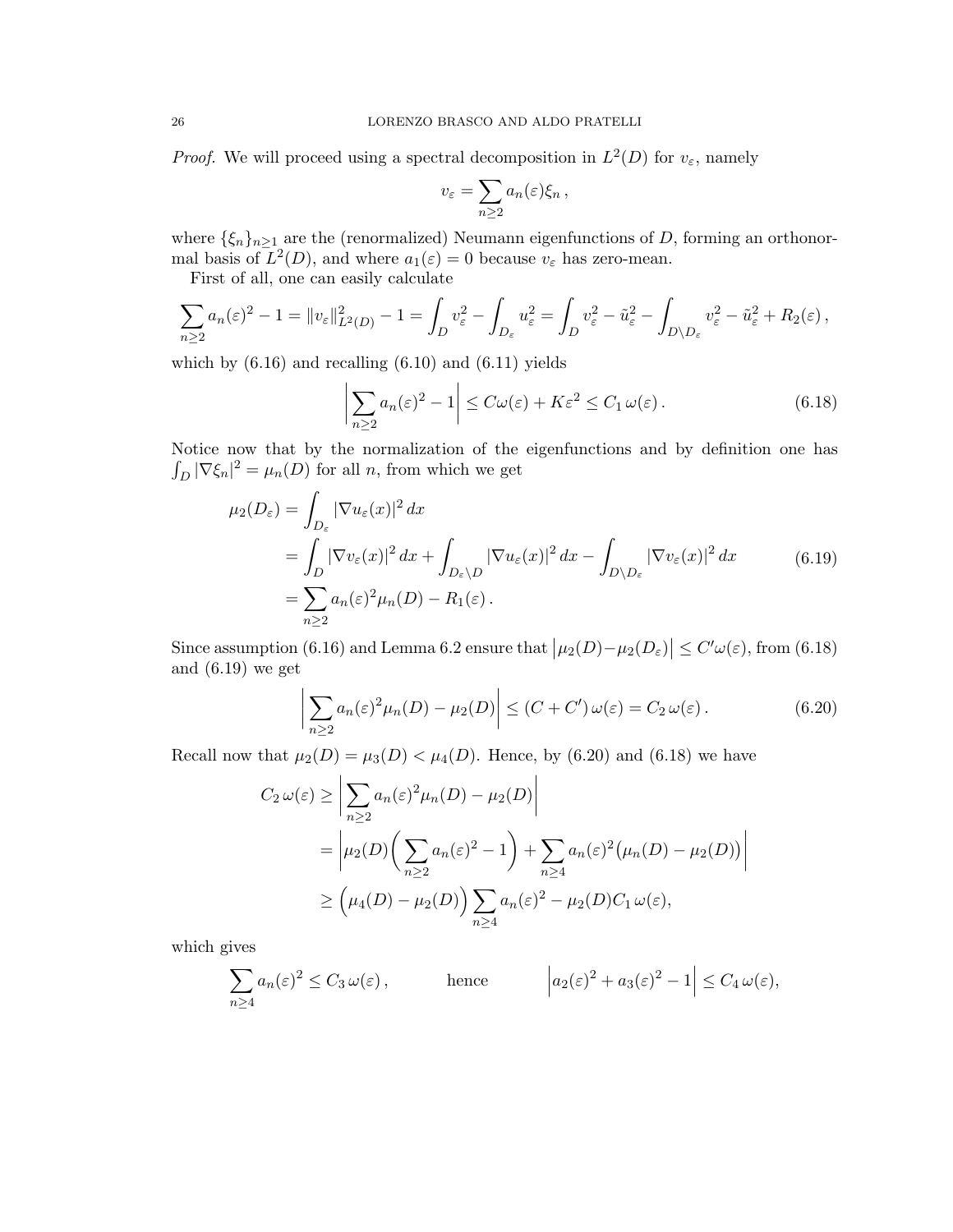where the implication comes again from  $(6.18)$ . Inserting this estimate into  $(6.20)$ , one derives

$$
\sum_{n\geq 4} a_n(\varepsilon)^2 \mu_n(D) \leq C_5 \,\omega(\varepsilon).
$$

Finally, this ensures that  $v_{\varepsilon}$  is close, in the W<sup>1,2</sup> norm, to the function

$$
\varphi := a_2(\varepsilon)\,\xi_2 + a_3(\varepsilon)\,\xi_3\,,
$$

which in turn is an eigenfunction for  $\mu_2(D) = \mu_3(D)$ . In fact,

$$
||v_{\varepsilon} - \varphi||_{\mathcal{W}^{1,2}(D)}^2 = \int_D (v_{\varepsilon} - \varphi)^2 + |\nabla(v_{\varepsilon} - \varphi)|^2 = \int_D \sum_{n \ge 4} a_n(\varepsilon)^2 \left(\xi_n^2 + |\nabla\xi_n|^2\right)
$$
  
= 
$$
\sum_{n \ge 4} a_n(\varepsilon)^2 \left(1 + \mu_n(D)\right) \le C_6 \,\omega(\varepsilon).
$$
 (6.21)

Summarizing, to conclude the proof we only need to replace the  $W^{1,2}$  norm by the  $C^1$ norm. To do so, we are going to use the classical elliptic estimates of Calderon-Zygmund type for the Laplace operator (see [7, Chapter 9]).

Let us then start by observing that, in  $D \cap D_{\varepsilon}$ , one has

$$
-\Delta v_{\varepsilon} = -\Delta u_{\varepsilon} = \mu_2(D_{\varepsilon})u_{\varepsilon} = \mu_2(D_{\varepsilon})\big(v_{\varepsilon} + \delta\big)\,,
$$

where  $\delta = O(\varepsilon)$  has been defined in (6.7), and then set

$$
f_{\varepsilon} := \begin{cases} \mu_2(D_{\varepsilon}) (v_{\varepsilon} + \delta) & \text{on } D \cap D_{\varepsilon} \,, \\ -\Delta v_{\varepsilon} & \text{on } D \setminus D_{\varepsilon} \,, \end{cases} \qquad g_{\varepsilon} := \langle \nabla v_{\varepsilon}, \nu_D \rangle \quad \text{on } \partial D \,,
$$

where by  $\nu_D$  we denote the outer normal to D on  $\partial D$ . Hence,  $v_{\varepsilon}$  is by construction the unique solution of the problem

$$
\begin{cases}\n-\Delta u = f_{\varepsilon} & \text{in } D, \\
\langle \nabla u, \nu_D \rangle = g_{\varepsilon} & \text{on } \partial D, \\
\int_{\Omega} u(x) dx = 0.\n\end{cases}
$$

Similarly, if we set  $f = \mu_2(D) \varphi$ , then  $\varphi$  is clearly the unique solution of the problem

$$
\begin{cases}\n-\Delta u = f & \text{in } D, \\
\langle \nabla u, \nu_D \rangle = 0 & \text{on } \partial D, \\
\int_{\Omega} u(x) dx = 0.\n\end{cases}
$$

Let us then fix now an exponent  $p > N = 2$ , and keep in mind the global estimate

$$
||D^{2}(v_{\varepsilon}-\varphi)||_{L^{p}(D)} \leq H\left(||f_{\varepsilon}-f||_{L^{p}(D)}+||g_{\varepsilon}||_{W^{1-1/p,p}(\partial D)}+||D(v_{\varepsilon}-\varphi)||_{L^{p}(D)}\right). \tag{6.22}
$$

We start considering the first term of (6.22). By definition, for any  $x \in D \cap D_{\varepsilon}$  one has  $f_{\varepsilon}(x) = \mu_2(D_{\varepsilon})(v_{\varepsilon}(x) + \delta)$ . Moreover, for any  $x \in D$  there is  $\tilde{x} \in D \cap D_{\varepsilon}$  with  $|x - \tilde{x}| \leq C \varepsilon$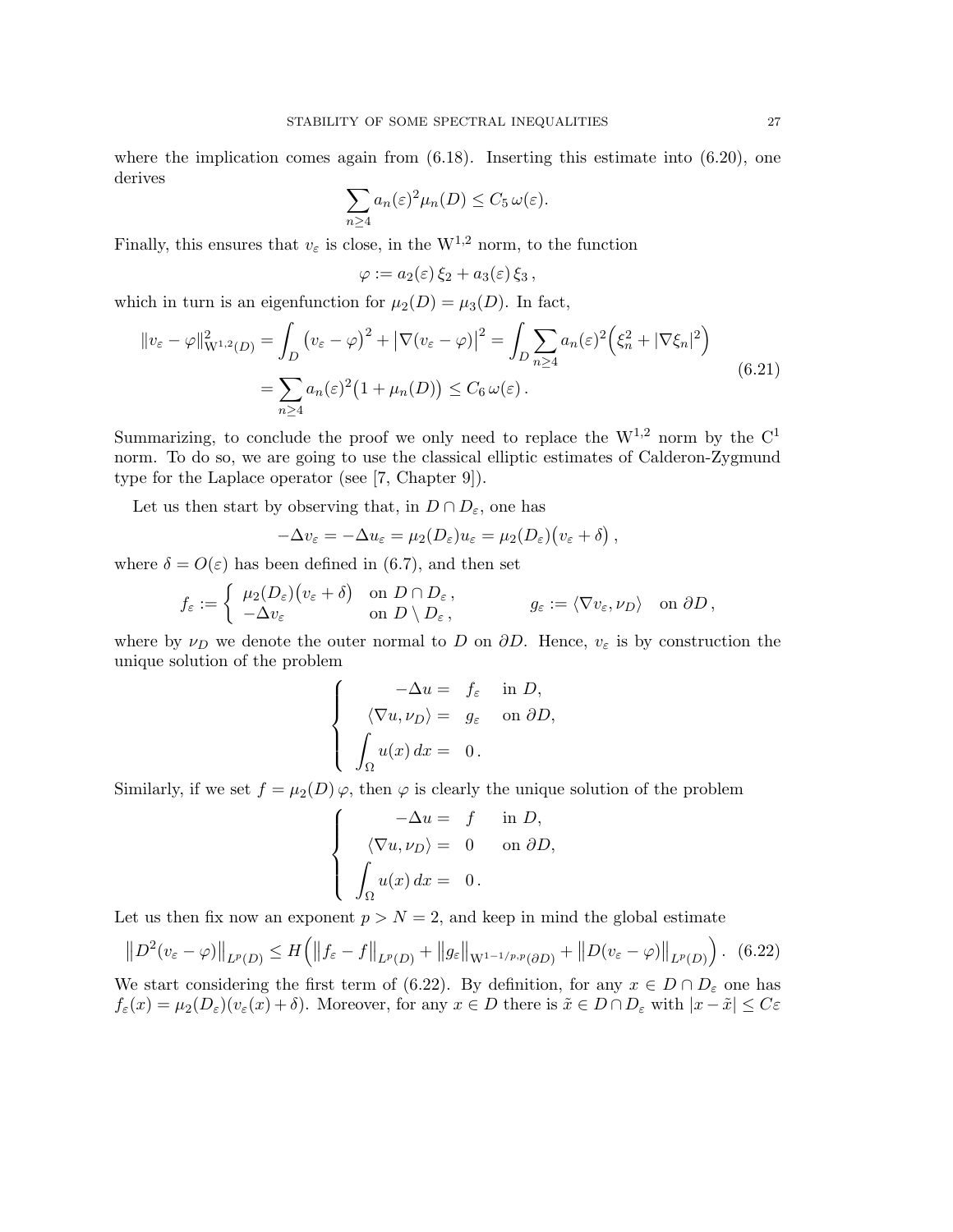(if  $x \in D \cap D_{\varepsilon}$ , simply take  $\tilde{x} = x!$ ). Hence, recalling the uniform estimates (6.9) and (6.7), one can observe that

$$
f_{\varepsilon}(x) = -\Delta v_{\varepsilon}(x) = -\Delta v_{\varepsilon}(\tilde{x}) + O(\varepsilon) = \mu_2(D_{\varepsilon}) \big( v_{\varepsilon}(\tilde{x}) + \delta \big) + O(\varepsilon) = \mu_2(D_{\varepsilon}) v_{\varepsilon}(x) + O(\varepsilon),
$$

hence

$$
\|f_{\varepsilon} - f\|_{L^{p}(D)} = \|\mu_2(D_{\varepsilon})v_{\varepsilon} - \mu_2(D)\varphi\|_{L^{p}(D)} + O(\varepsilon)
$$
  
\n
$$
\leq |\mu_2(D_{\varepsilon}) - \mu_2(D)| \|v_{\varepsilon}\|_{L^{p}(D)} + \mu_2(D)\|v_{\varepsilon} - \varphi\|_{L^{p}(D)} + O(\varepsilon)
$$
 (6.23)  
\n
$$
\leq C_7 \,\omega(\varepsilon) + C_8 \,\sqrt{\omega(\varepsilon)} + O(\varepsilon) \leq C_9 \,\sqrt{\omega(\varepsilon)},
$$

where we have used (6.16) and Lemma 6.2 to estimate  $|\mu_2(D_\varepsilon) - \mu_2(D)| \leq C' \omega(\varepsilon)$ , and (6.21) plus a Sobolev embedding to estimate  $||v_{\varepsilon} - \varphi||_{L^p} \leq C_8 \sqrt{\omega(\varepsilon)}$ .

Concerning the second term in (6.22), one immediately gets

$$
||g_{\varepsilon}||_{\mathcal{W}^{1-1/p,p}(D)} \leq C\varepsilon \tag{6.24}
$$

by simple geometric considerations, since  $v_{\varepsilon}$  is a C<sup>3</sup> extension of  $u_{\varepsilon}$  up to an additive constant, and since  $u_{\varepsilon}$  satisfies the Neumann boundary condition on  $\partial D_{\varepsilon}$ .

Finally, let us consider the last term in (6.22). To estimate this, we can use the interpolation inequality

$$
||D(v_{\varepsilon} - \varphi)||_{L^{p}(D)} \leq C_{\theta} ||D(v_{\varepsilon} - \varphi)||_{L^{2}(D)} + \theta ||D^{2}(v_{\varepsilon} - \varphi)||_{L^{p}(D)}, \tag{6.25}
$$

valid for  $\theta \in (0, 1)$ , and where  $C_{\theta}$  is a constant depending on  $\theta$  such that  $C_{\theta} \to \infty$  as  $\theta$ goes to 0. By choosing  $\theta$  small enough, namely such that  $H\theta < 1$  being H the constant in  $(6.22)$ , and by recalling again  $(6.21)$ , we can insert the estimates  $(6.23)$ ,  $(6.24)$  and  $(6.25)$ into (6.22) and get

$$
||v_{\varepsilon}-\varphi||_{\mathcal{W}^{2,p}(D)}\leq C_{10}\sqrt{\varepsilon}\,.
$$

We conclude the validity of  $(6.17)$ , hence the proof, by a last Sobolev embedding theorem, since  $p > 2$ .

We now rigorously prove that to every improvement on the decay rate of the distance between  $v_{\varepsilon}$  and the eigenspace  $E_2$ , there corresponds an improvement (of the same order) on the convergence to 0 of  $R_1$  and  $R_2$ .

**Lemma 6.5.** Let  $t \mapsto \omega(t)$  satisfies the hypotheses of Lemma 6.2. Suppose that for every  $\varepsilon \ll 1$ , there exists an eigenfunction  $\xi_{\varepsilon}$  for  $\mu_2(D)$  such that

$$
||v_{\varepsilon} - \xi_{\varepsilon}||_{C^{1}(\overline{D})} \le C \sqrt{\omega(\varepsilon)},
$$
\n(6.26)

for some constant C independent of  $\varepsilon$ . Then there exists a constant  $\widetilde{C}$ , still independent of  $\varepsilon$ , such that

$$
|R_i(\varepsilon)| \le \widetilde{C} \,\varepsilon \,\sqrt{\omega(\varepsilon)}, \qquad i = 1, 2.
$$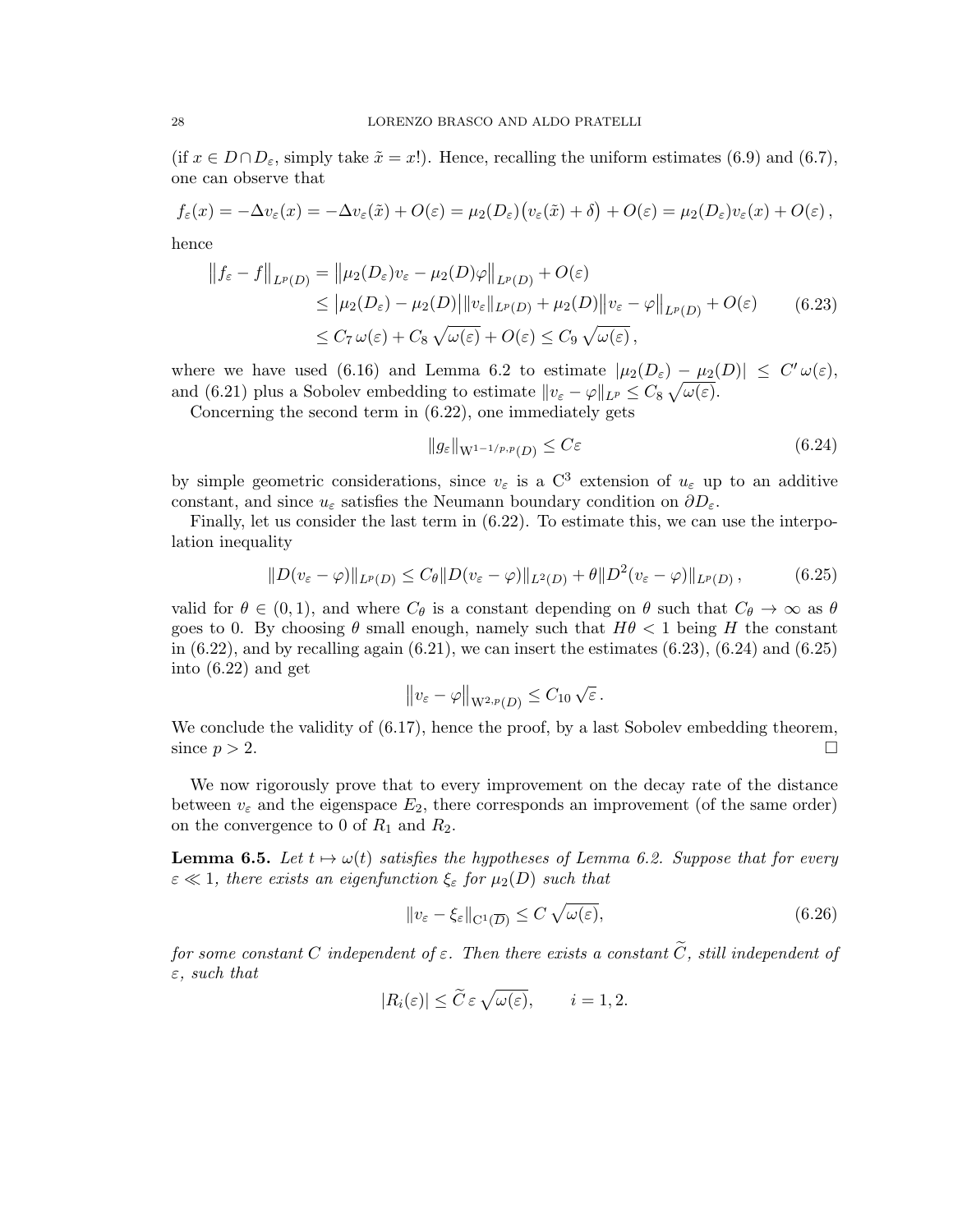*Proof.* Using the uniform estimates (6.5), for any point with polar coordinates  $(\rho, \vartheta) \in$  $D_{\varepsilon} \setminus D$  (hence, with  $1 \leq \varrho \leq 1 + \varepsilon \psi(\vartheta)$ ), one has

$$
\left| \nabla u_{\varepsilon}(\varrho, \vartheta) \right| = \left| \nabla u_{\varepsilon} (1 + \varepsilon \psi(\vartheta), \vartheta) \right| + O(\varepsilon) = \left| \partial_{\vartheta} u_{\varepsilon} (1 + \varepsilon \psi(\vartheta), \vartheta) \right| + O(\varepsilon)
$$
  
= 
$$
\left| \partial_{\vartheta} u_{\varepsilon} (1, \vartheta) \right| + O(\varepsilon).
$$

Notice that the second equality comes from the facts that  $u_{\varepsilon}$  satisfies a Neumann condition on  $\partial D_{\varepsilon}$ , and that the normal vector on  $\partial D_{\varepsilon}$  is radial up to an error of order  $\varepsilon$ . Therefore, recalling also that  $|D_{\varepsilon} \setminus D| \approx \varepsilon$ , one obtains

$$
\int_{D_{\varepsilon}\setminus D} |\nabla u_{\varepsilon}(x)|^2 dx = \varepsilon \int_{-\vartheta_0}^{\vartheta_0} \psi(\theta) \partial_{\vartheta} u_{\varepsilon}(1,\theta)^2 d\vartheta + O(\varepsilon^2)
$$
  
=  $\varepsilon \int_{-\vartheta_0}^{\vartheta_0} \psi(\theta) \partial_{\vartheta} v_{\varepsilon}(1,\theta)^2 d\vartheta + O(\varepsilon^2)$ , (6.27)

where the last equality comes from the fact that  $v_{\varepsilon} = u_{\varepsilon}$  on  $D \cap D_{\varepsilon}$  up to an additive constant. In the very same way, recalling that by definition of  $v_{\varepsilon}$  one has

$$
\nabla v_{\varepsilon}\big(1+\varepsilon \psi(\vartheta),\vartheta\big)=\nabla u_{\varepsilon}\big(1+\varepsilon \psi(\vartheta),\vartheta\big)
$$

for all  $\vartheta \in [\pi - \vartheta_0, \pi + \vartheta_0]$ , and that the uniform estimates holds also for  $v_{\varepsilon}$  by (6.9), one gets

$$
\int_{D\setminus D_{\varepsilon}} |\nabla v_{\varepsilon}(x)|^2 dx = \varepsilon \int_{\pi-\vartheta_0}^{\pi+\vartheta_0} \psi(\theta) \partial_{\vartheta} v_{\varepsilon}(1,\theta)^2 d\theta + O(\varepsilon^2).
$$
 (6.28)

Let us now apply Lemma 6.4, which is admissible since (6.16) holds by assumption.

Finally, recalling the definition of  $R_1(\varepsilon)$ , from (6.27) and (6.28) and (6.26) one obtains

$$
|R_1(\varepsilon)| \leq \varepsilon \left| \int_{-\vartheta_0}^{\vartheta_0} \psi(\vartheta) \Big( (\partial_\vartheta v_\varepsilon (1, \vartheta + \pi))^2 - (\partial_\vartheta v_\varepsilon (1, \vartheta))^2 \Big) d\vartheta \right| + O(\varepsilon^2)
$$
  
=  $\varepsilon \left| \int_{-\vartheta_0}^{\vartheta_0} \psi(\vartheta) \Big( (\partial_\vartheta \xi (1, \vartheta + \pi))^2 - (\partial_\vartheta \xi (1, \vartheta))^2 \Big) d\vartheta \right| + C' \varepsilon \sqrt{\omega(\varepsilon)} + O(\varepsilon^2)$   
 $\leq \widetilde{C} \varepsilon \sqrt{\omega(\varepsilon)},$ 

where we used the fact that  $\partial_{\theta} \xi(\varrho, \vartheta) = -\partial_{\theta} \xi(\varrho, \vartheta + \pi)$ , true for any eigenfunction  $\xi$  for  $\mu_2(D)$ . In the very same way, one can prove that also  $|R_2(\varepsilon)| \leq \tilde{C} \varepsilon \sqrt{\omega(\varepsilon)}$ , hence the proof is concluded.

6.4. Sharpness of the exponent 2. We are now ready for the main result of this section. To do so, let us define

$$
\omega_0(\varepsilon) := |R_1(\varepsilon)| + |R_2(\varepsilon)|.
$$

This is clearly a continuous function, with  $\omega_0(\varepsilon) \leq K\varepsilon$  by (6.13), and with  $\omega_0(\varepsilon) \geq \varepsilon^2/K$ by Theorem 4.1. We can then apply Lemma 6.4, which ensures the existence of an eigenfunction  $\xi_{\varepsilon}$  for  $\mu_2(D)$  with the property that

$$
||v_{\varepsilon}-\xi_{\varepsilon}||_{\mathcal{C}^{1}(\overline{D})}\leq C\sqrt{\omega_{0}(\varepsilon)},
$$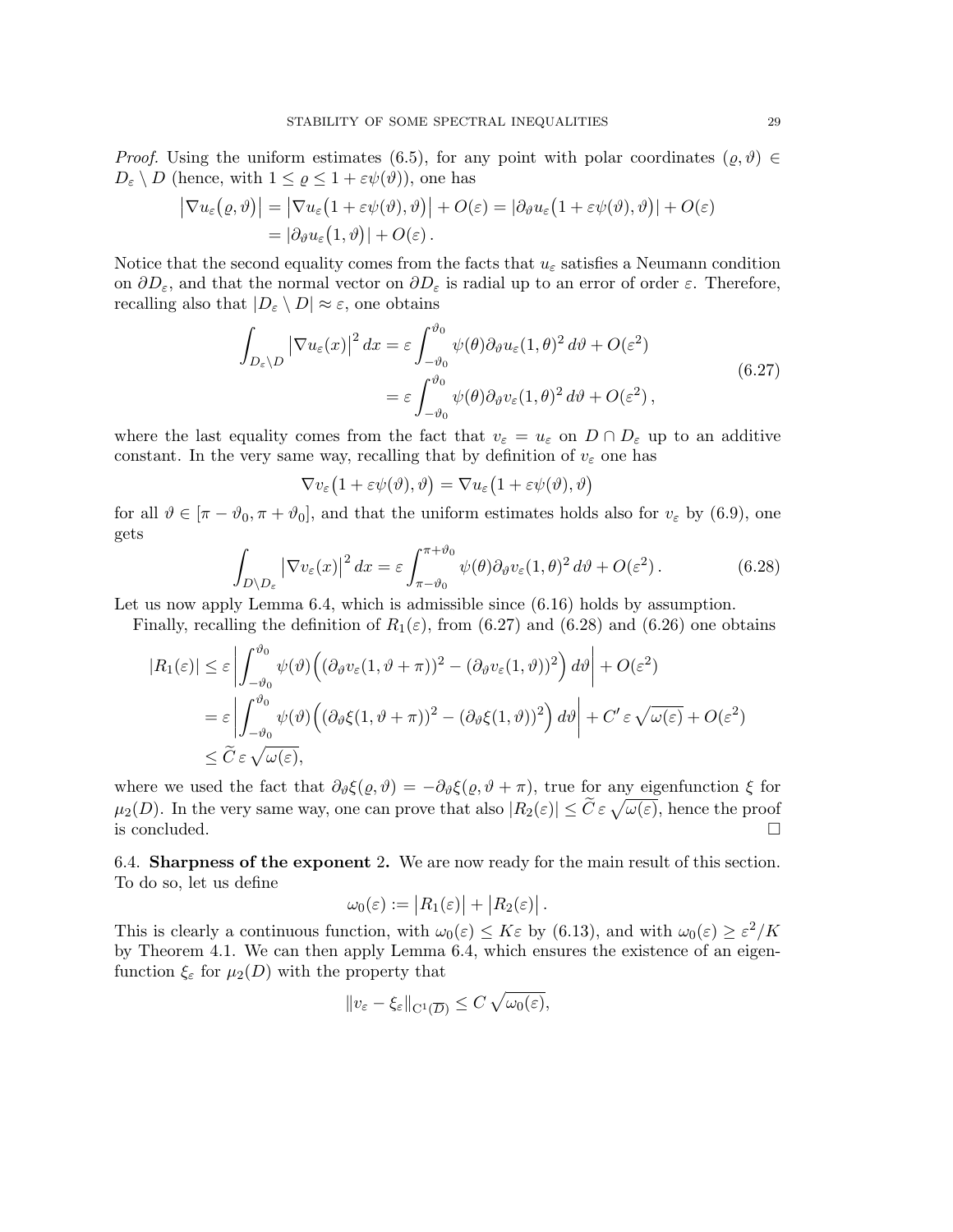for some constant C not depending on  $\varepsilon$ . Applying then Lemma 6.5, we obtain that

$$
\omega_0(\varepsilon) = |R_1(\varepsilon)| + |R_2(\varepsilon)| \le 2\widetilde{C}\varepsilon \sqrt{\omega_0(\varepsilon)},
$$

being also  $\widetilde{C}$  a computable constant, not depending on  $\varepsilon$ . The previous inequality of course implies that  $\omega_0(\varepsilon) \leq 4\tilde{C}^2 \varepsilon^2$ , that is,

$$
|R_1(\varepsilon)| \le 4\widetilde{C}^2 \varepsilon^2, \qquad |R_2(\varepsilon)| \le 4\widetilde{C}^2 \varepsilon^2.
$$

We can then apply Lemma 6.2 with  $\omega(\varepsilon) = \varepsilon^2$ , so to finally obtain  $|\mu_2(D_\varepsilon) - \mu_2(D)| \approx \varepsilon^2$ as desired.

Acknowledgements. The authors warmly acknowledge Nicola Fusco for some fruitful discussions on the topic of this paper, as well as the anonymous referee for having stimulated the improvement of a preliminary version of Section 6. The authors are also in debt with Mark S. Ashbaugh for some useful historical remarks and for having drawn their attention to the paper [10]. Both authors have been supported by the ERC Advanced Grant n. 226234. The second author has also been supported by the ERC Starting Grant n. 258685, and by the MEC through the grant MTM2008-03541.

### **REFERENCES**

- [1] M. S. Ashbaugh, R. D. Benguria, Isoperimetric inequalities for eigenvalues of the Laplacian. Spectral theory and mathematical physics: a Festschrift in honor of Barry Simon's 60th birthday, 105-139. Proc. Sympos. Pure Math., 76, Part 1, Amer. Math. Soc., Providence, RI, 2007.
- [2] T. Bhattacharya, Some observations on the first eigenvalue of the p−Laplacian and its connections with asymmetry, Electron. J. Differential Equations, **35** (2001), 15 pp.
- [3] T. Bhattacharya, A. Weitsman, Estimates for Green's function in terms of asymmetry, AMS Contemporary Math Series, 221 1999, 31–58.
- [4] R. Courant, D. Hilbert, Methods of mathematical physics, Vol. I and II. Interscience Publishers, New York-London 1962.
- [5] N. Fusco, F. Maggi, A. Pratelli, The sharp quantitative isoperimetric inequality, Ann. of Math., 168 (2008), 941–980.
- [6] N. Fusco, F. Maggi, A. Pratelli, Stability estimates for certain Faber-Krahn, Isocapacitary and Cheeger inequalities, Ann. Sc. Norm. Super. Pisa Cl. Sci., 8 (2009), 51–71.
- [7] D. Gilbarg, N. Trudinger, Elliptic Partial Differential Equations of Second Order, 2nd Edition, Springer Verlag, 2001.
- [8] A. Henrot, Extremum problems for eigenvalues of elliptic operators. Frontiers in Mathematics. Birkhäuser Verlag, Basel, 2006.
- [9] A. Henrot, M. Pierre, Variation et optimisation de formes. (French) [Shape variation and optimization] Une analyse géométrique. [A geometric analysis] Mathématiques & Applications [Mathematics  $\&$ Applications], 48. Springer, Berlin, 2005.
- [10] I. Hong, On an inequality concerning the eigenvalue problem of membrane, Kōdai Math. Sem. Rep., 6 (1954), 113-114.
- [11] E. T. Kornhauser, I. Stakgold, A variational theorem for  $\nabla^2 u + \lambda u = 0$  and its applications, J. Math. Physics, 31 (1952), 45–54.
- [12] E. Krahn, Uber Minimaleigenschaften der Krugel in drei un mehr Dimensionen, Acta Comm. Univ. ¨ Dorpat., A9 (1926), 1–44.